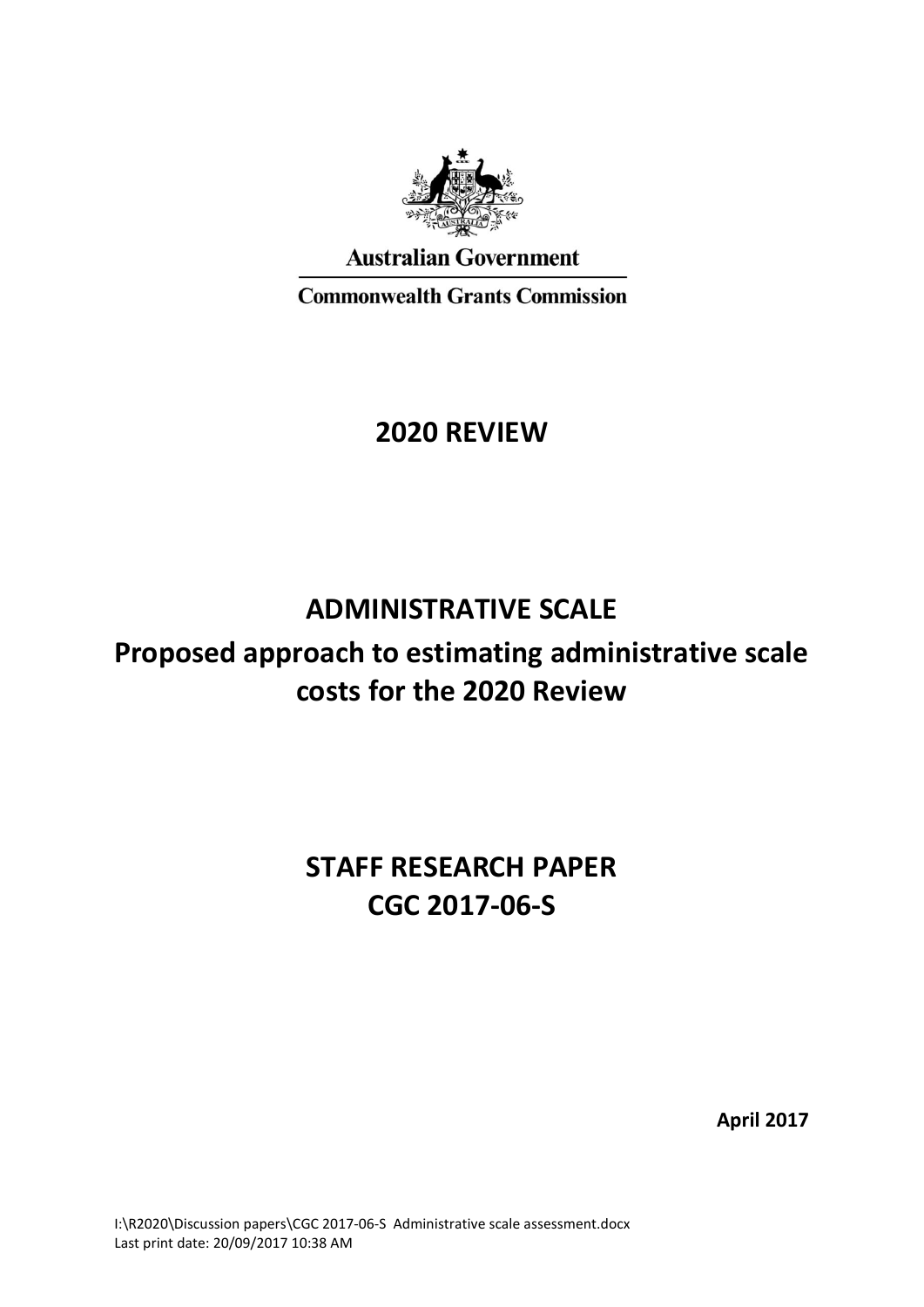| Paper issued               | May 2017                                                                                                                                                                                                                                                 |
|----------------------------|----------------------------------------------------------------------------------------------------------------------------------------------------------------------------------------------------------------------------------------------------------|
| Commission contact officer | Catherine Hull 02 62298813, Catherine.hull@cgc.gov.au or<br>Marc Boisseau, 02 6229 8889, marc.boisseau@cgc.gov.au                                                                                                                                        |
| Submissions sought by      | 6 August 2017. Submissions should be emailed in Word<br>format to secretary@cgc.gov.au.                                                                                                                                                                  |
|                            | Submissions of more than 10 pages in length should include a<br>summary section.                                                                                                                                                                         |
| Confidential material      | It is the Commission's normal practice to make State<br>submissions available on its website under the CC BY licence,<br>allowing free use of content by third parties.                                                                                  |
|                            | Further information on the CC BY licence can be found on the<br>Creative Commons website (http://creativecommons.org).                                                                                                                                   |
|                            | Confidential material contained in submissions must be<br>clearly identified or included in separate attachment/s, and<br>details provided in the covering email. Identified confidential<br>material will not be published on the commission's website. |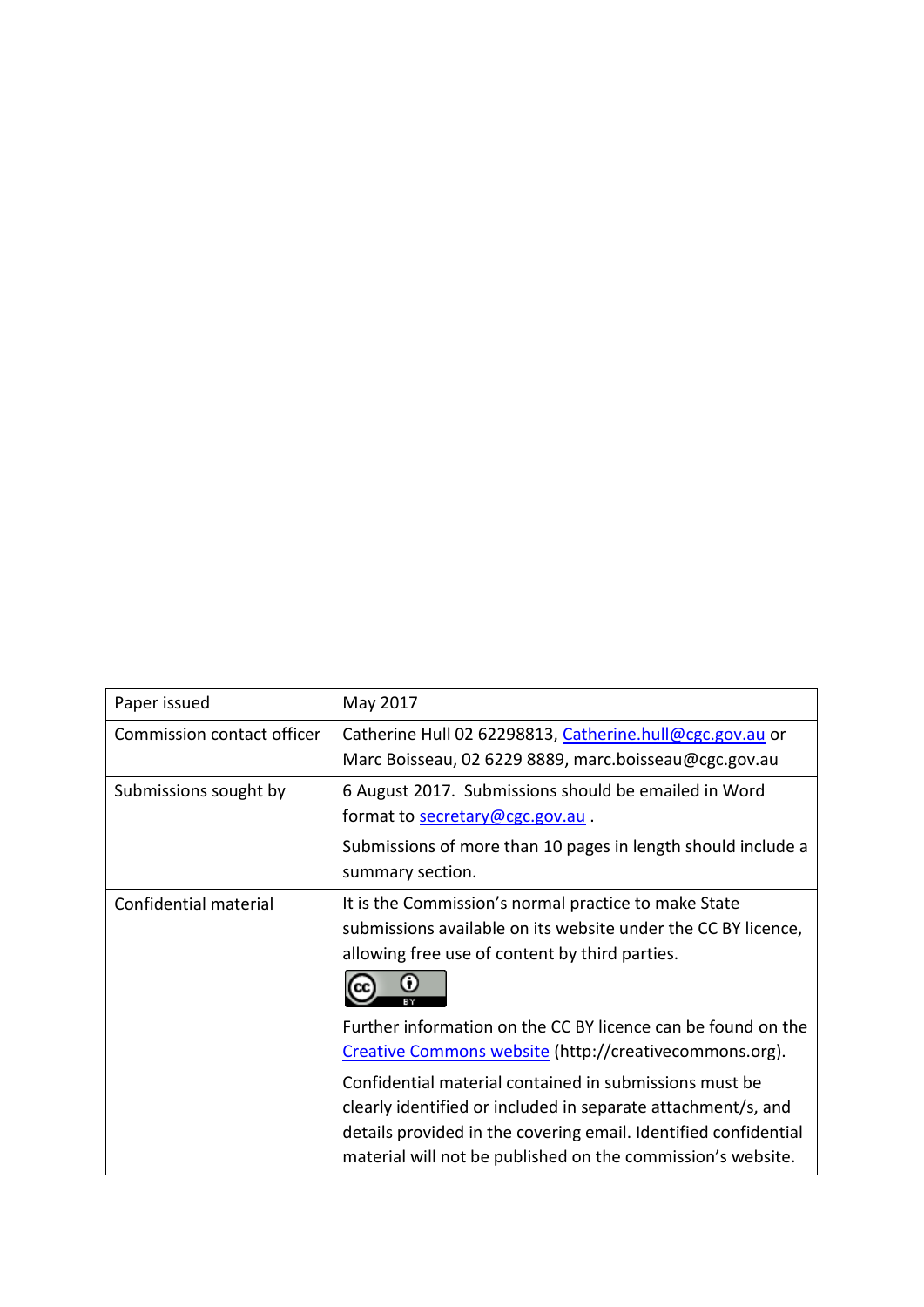# **CONTENTS**

| <b>INTRODUCTION</b>                              | $\overline{2}$ |  |  |  |  |
|--------------------------------------------------|----------------|--|--|--|--|
| <b>BACKGROUND</b>                                | 2              |  |  |  |  |
| What are administrative scale costs?             | $\overline{2}$ |  |  |  |  |
| Re-estimating administrative scale costs         | 4              |  |  |  |  |
| <b>AVERAGE MACHINERY OF GOVERNMENT</b>           | 6              |  |  |  |  |
| <b>EDUCATION</b>                                 | 12             |  |  |  |  |
| Bottom up estimates for education                | 12             |  |  |  |  |
| Top-down approach                                | 23             |  |  |  |  |
| Conclusions                                      | 24             |  |  |  |  |
| Information and comments sought from States      | 24             |  |  |  |  |
| <b>HEALTH</b>                                    | 25             |  |  |  |  |
| Information and comments sought from States      | 31             |  |  |  |  |
| <b>NEXT STEPS</b>                                | 31             |  |  |  |  |
| <b>ATTACHMENT A - EDUCATION FUNCTION COSTING</b> | 31             |  |  |  |  |
| <b>ATTACHMENT B - HEALTH FUNCTION COSTING</b>    |                |  |  |  |  |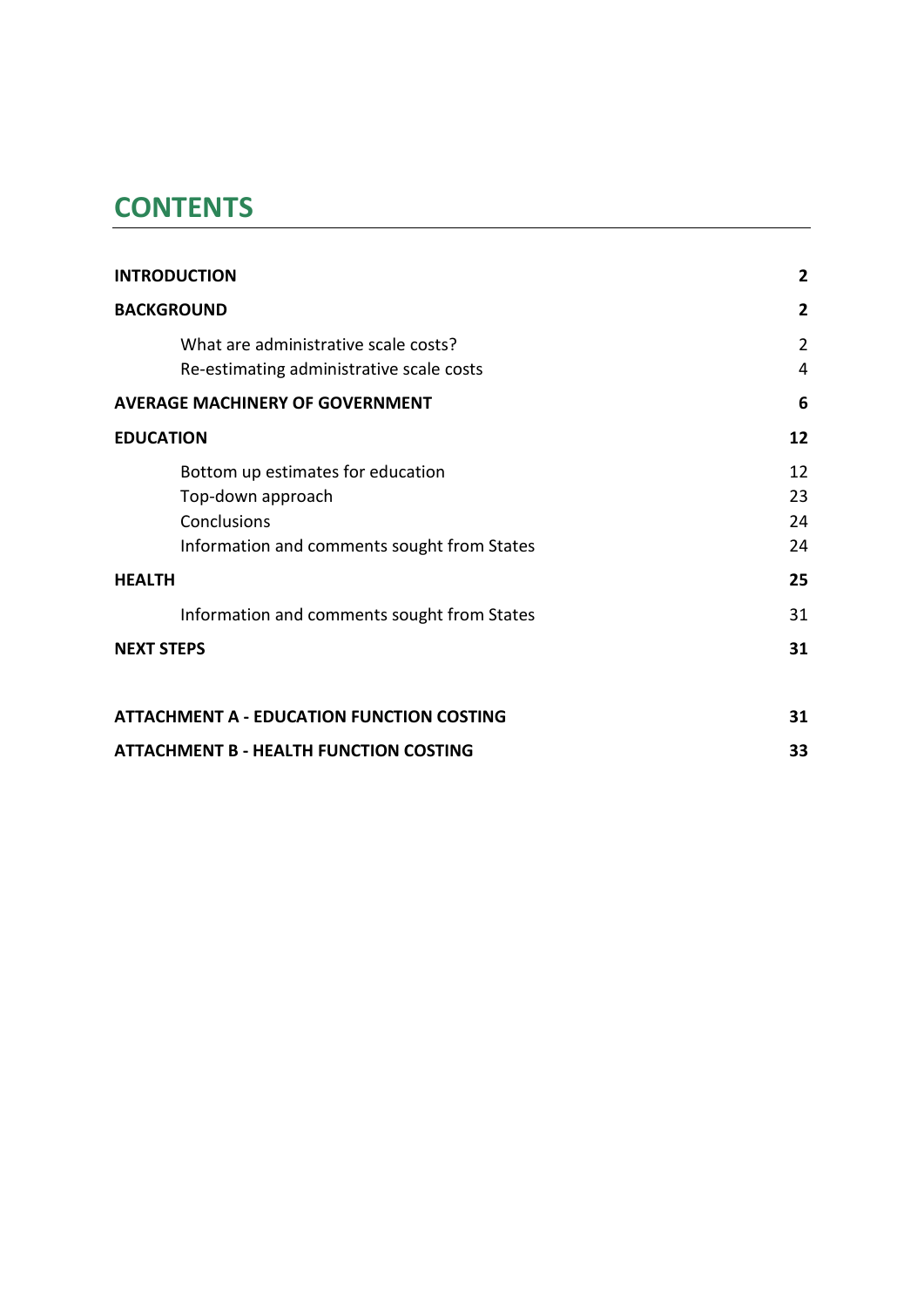## <span id="page-3-0"></span>**INTRODUCTION**

- 1 Re-estimating the quantum of the administrative scale costs is a priority for the Commission in the 2020 Review. Commission staff have begun this work. This paper describes the approach staff intend to use and provides our initial estimates of administrative scale costs for the education and health functions.
- 2 We have used publicly available information in this first attempt at re-estimating administrative scale costs for the education and health functions. However, the estimates could be improved with information on staffing numbers by classification and functions, and State salary structures, which are not publicly available.

# <span id="page-3-1"></span>**BACKGROUND**

# <span id="page-3-2"></span>**What are administrative scale costs?**

- 3 The administrative scale assessment recognises those costs incurred by a State in delivering services, which are independent of the size of the service population. These occur in:
	- head office functions of departments (for example, corporate services, policy and planning functions)
	- services provided for the whole of the State (for example, the legislature, the judiciary, the Treasury, the revenue office, and a State museum).
- 4 However, administrative scale is not an assessment of all fixed costs or 'non-front line services'. It is an assessment of the fixed cost which does not vary with service populations (the minimum cost). Any remaining fixed costs are included in the service delivery component of each expense assessment and assessed according to the disabilities relevant to that component. [Figure 1](#page-4-0) illustrates the approach graphically.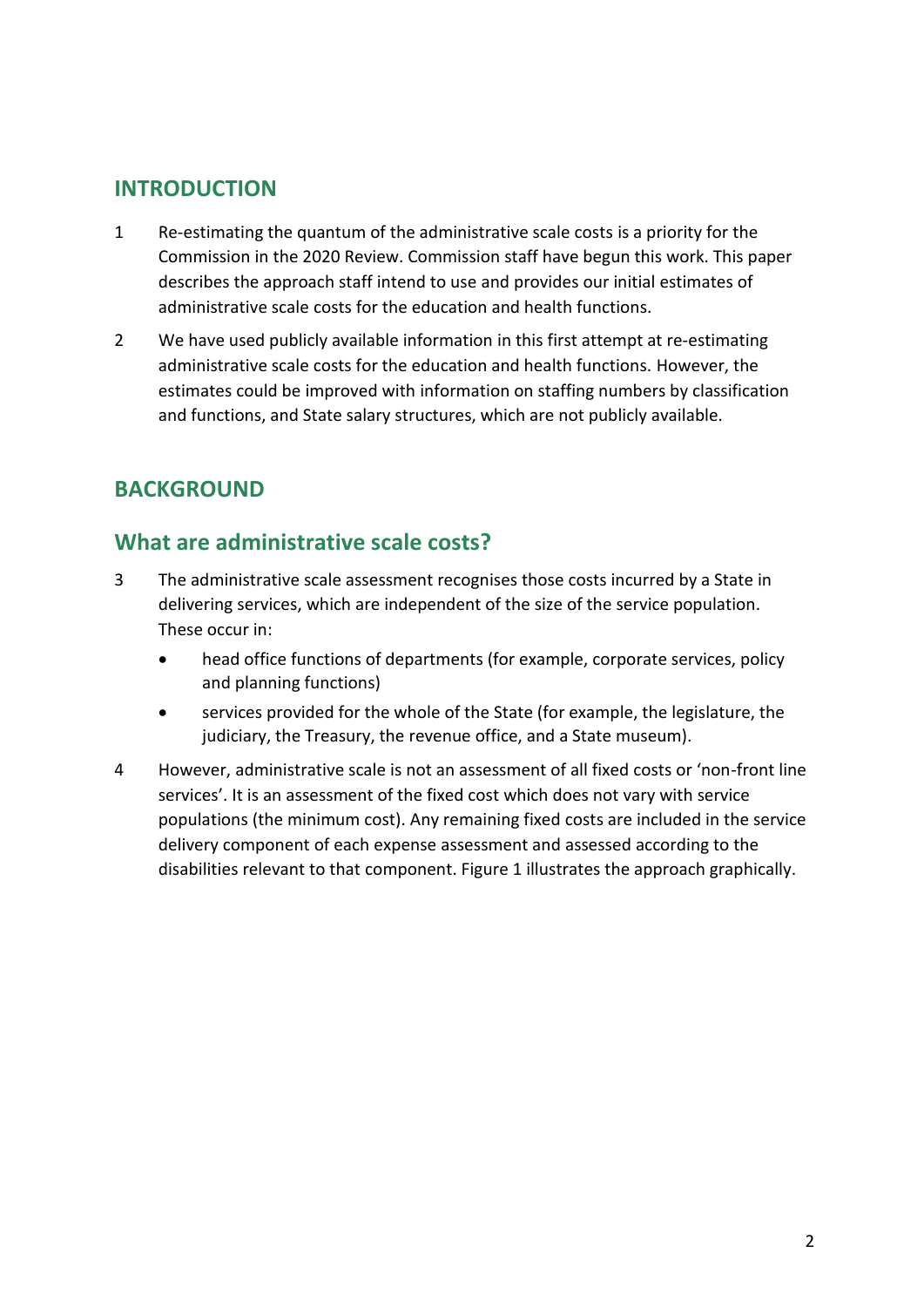

<span id="page-4-0"></span>**Figure 1 Graphical depiction of administrative scale costs**

Source: Commission illustration.

|  | Table 1 shows the administrative scale costs for 2014-15 by category. |  |
|--|-----------------------------------------------------------------------|--|
|--|-----------------------------------------------------------------------|--|

|                          | <b>NSW</b> | Vic | Qld   | WA  | SA  | Tas | <b>ACT</b> | <b>NT</b>      | Total |
|--------------------------|------------|-----|-------|-----|-----|-----|------------|----------------|-------|
|                          | \$m        | \$m | \$m\$ | \$m | \$m | \$m | \$m        | \$m            | \$m   |
| Schools education        | 17         | 17  | 17    | 17  | 17  | 17  | 17         | 18             | 137   |
| Post-secondary education | 9          | 9   | 9     | 9   | 9   | 9   | 9          | 10             | 72    |
| Health                   | 23         | 23  | 23    | 23  | 23  | 23  | 23         | 25             | 185   |
| Welfare                  | 9          | 9   | 9     | 9   | 9   | 9   | 9          | 11             | 74    |
| Housing                  | 9          | 9   | 9     | 9   | 9   | 9   | 9          | 11             | 74    |
| Services to communities  | 4          | 4   | 4     | 4   | 4   | 4   | 3          | $\overline{4}$ | 31    |
| Justice                  | 25         | 25  | 25    | 25  | 25  | 25  | 25         | 25             | 197   |
| Roads                    | 5          | 5   | 5     | 5   | 5   | 5   | 5          | 5              | 37    |
| Transport                | 4          | 4   | 4     | 4   | 4   | 4   | 3          | 4              | 32    |
| Services to industry     | 26         | 26  | 26    | 26  | 26  | 26  | 17         | 26             | 196   |
| Other expenses           | 118        | 118 | 118   | 118 | 118 | 118 | 118        | 118            | 947   |
| Total                    | 248        | 248 | 248   | 248 | 248 | 248 | 238        | 255            | 1982  |

<span id="page-4-1"></span>

| Table 1 | Administrative scale costs, 2014-15 |
|---------|-------------------------------------|
|---------|-------------------------------------|

Source: 2016 Update.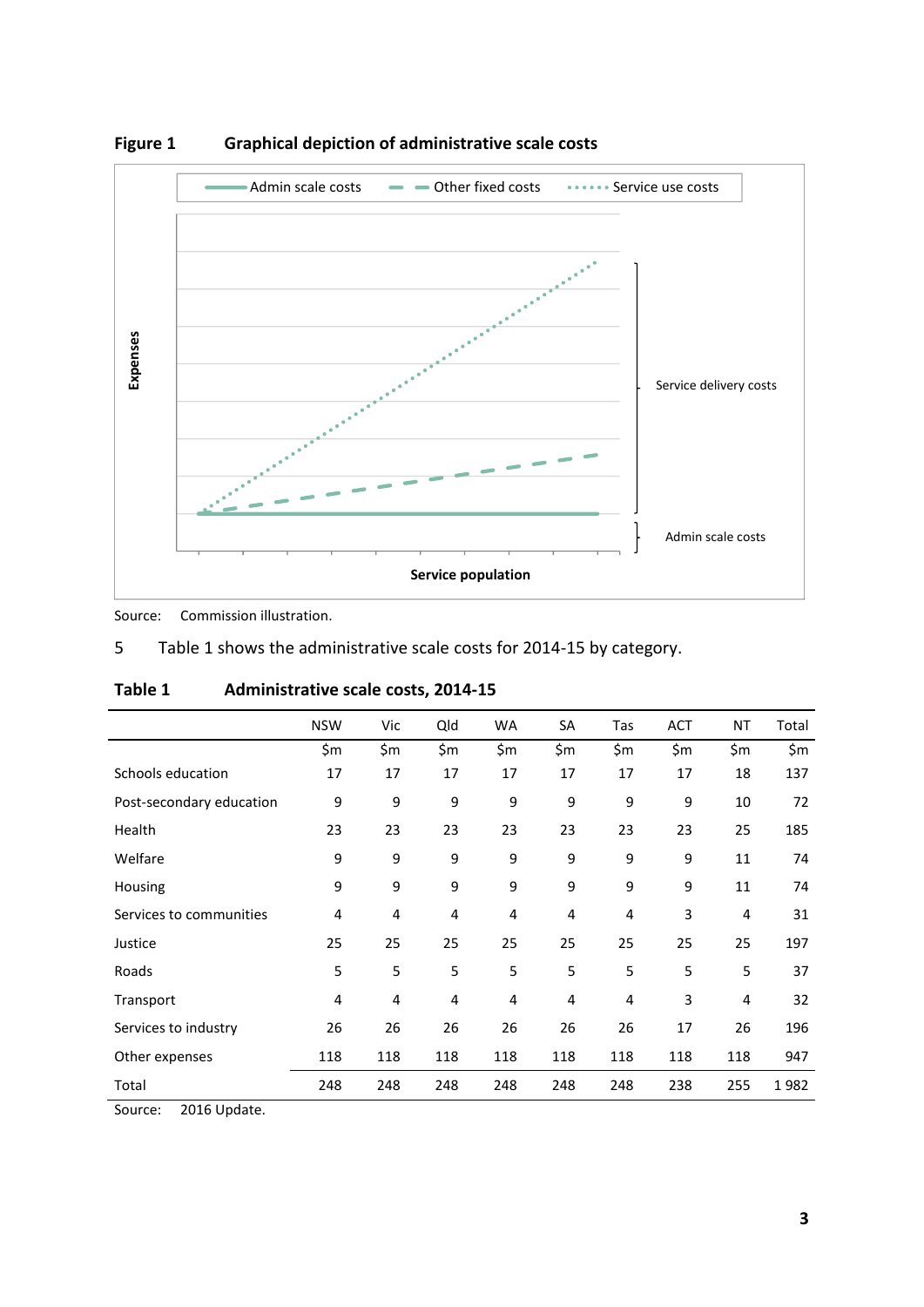- 6 Each State is assumed to spend the same total administrative scale amount in providing services independent of the size of the service population. As a result, States with small populations incur higher per capita costs because the minimum functions of government are spread over a smaller number of residents.
- 7 However, administrative scale costs are adjusted for the ACT and the Northern Territory.
	- The ACT does not need to provide the average level of service in areas where it has zero or very low needs — services to Indigenous communities, non-urban transport, primary industry and mining, fuel and energy. Accordingly, the ACT's administrative scale assessments for the categories which include these services were reduced by \$10 million in 2014-15.
	- The Northern Territory needs to provide an above average level of service in the areas of education, health, welfare and housing. In these areas, it operates dual service delivery models for its Indigenous and non-Indigenous residents. Its assessment in categories covering these services led to an increase of \$7 million in 2014-15.
- 8 Staff are not proposing a change to the definition of administrative scale costs and the Commission has tentatively accepted it, subject to State views.

# <span id="page-5-0"></span>**Re-estimating administrative scale costs**

- 9 Commission staff intend to derive estimates through two main approaches:
	- deriving a basic structure and staffing for any given department/function and costing it (what might be termed the 'bottom up' approach)
	- making estimates by reference to the size of head offices and State-wide services in the smallest States, after removing any staffing/expenses considered inconsistent with the average minimum structure (the 'top down approach').
- 10 These approaches are the same as those used in the 1999 and 2004 Reviews. In the 2010 Review, the Commission considered the work in the 1999 and 2004 Reviews suggested that the estimates were robust and that a full review was unlikely to produce a materially different assessment. It simply indexed the administrative scale costs to reflect price level changes.
- 11 In the 2015 Review, the Commission attempted to re-estimate the administrative scale costs using three different approaches:
	- collecting State departmental data that would allow a re-estimation of the quantum for one or more categories
	- examining publicly available data (Productivity Commission and State annual reports)
	- a regression approach using Productivity Commission and Government Finance Statistics (GFS) data.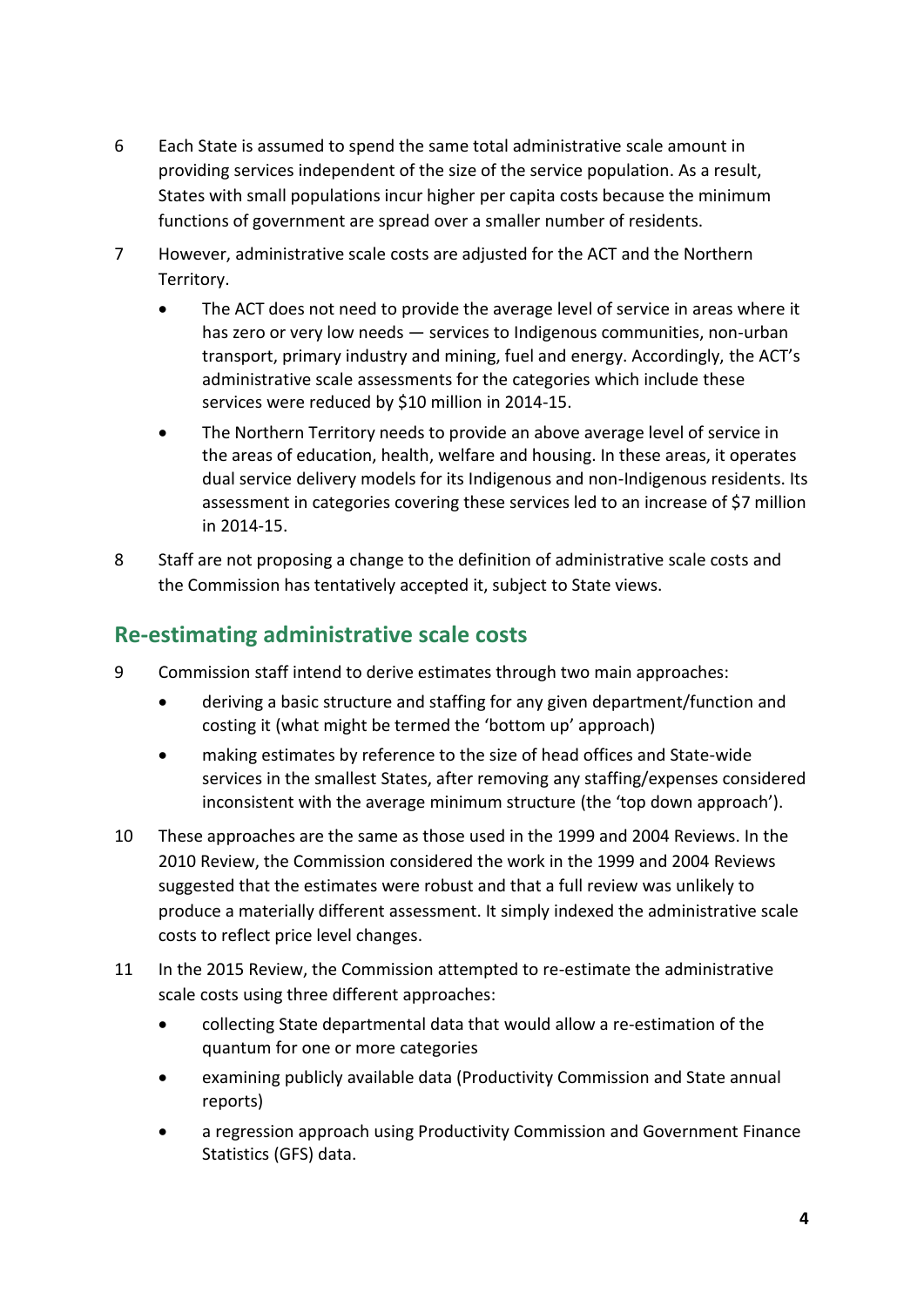- 12 None of these approaches facilitated a re-estimation of the scale costs. No State was able to provide sufficiently detailed workforce data (due in part to privacy issues) from which new scale costs could be derived. Some data were available publically but there was insufficient time and resources to analyse them during the review. Regression analysis based on Productivity Commission data on out-of-school staffing supported the current administrative scale quantum for schools but similar data were not available for other categories. Regression analysis based on GFS data for all categories produced unrealistic estimates.
- 13 The Commission had no choice but to retain the status quo and use the 2004 Review quantum, indexed to assessment year dollars.

### *Bottom up approach*

- 14 This approach consists of building the minimum size head office from the ground up, as was done in the 1999 and 2004 Reviews. It involves four main steps in which we seek to establish:
	- the average machinery of government. For a function, such as health, this covers the average departmental structure and the main related agencies.
	- the common functions, such as corporate services, in each agency. This would be mainly based on publicly available information, such as annual reports, supplemented where necessary by information from States.
	- a stylised average minimum structure and minimum staffing numbers for the common functions.
	- average cost per staff, including overheads, to apply to the minimum staffing structure.
- 15 In the 2004 Review, the Commission examined the structure of education and police departments using annual reports. It also sought information on the organisational structure, functions and staffing of the head offices of Education, Police and Treasury departments via a special data request to States. Administrative scale costs for other government functions were derived by extrapolation. That is, the Commission used the proportions of estimated administrative scale costs to total function expenses for Education, Police and Treasury to derive administrative scale costs for other like functions.

### *Top down approach*

16 The validity of the bottom up estimates will be corroborated using a top down approach. This will involve looking at the size of the head offices and State-wide services in the smallest States as adjusted to exclude staffing/expenses considered inconsistent with the stylised minimum structure.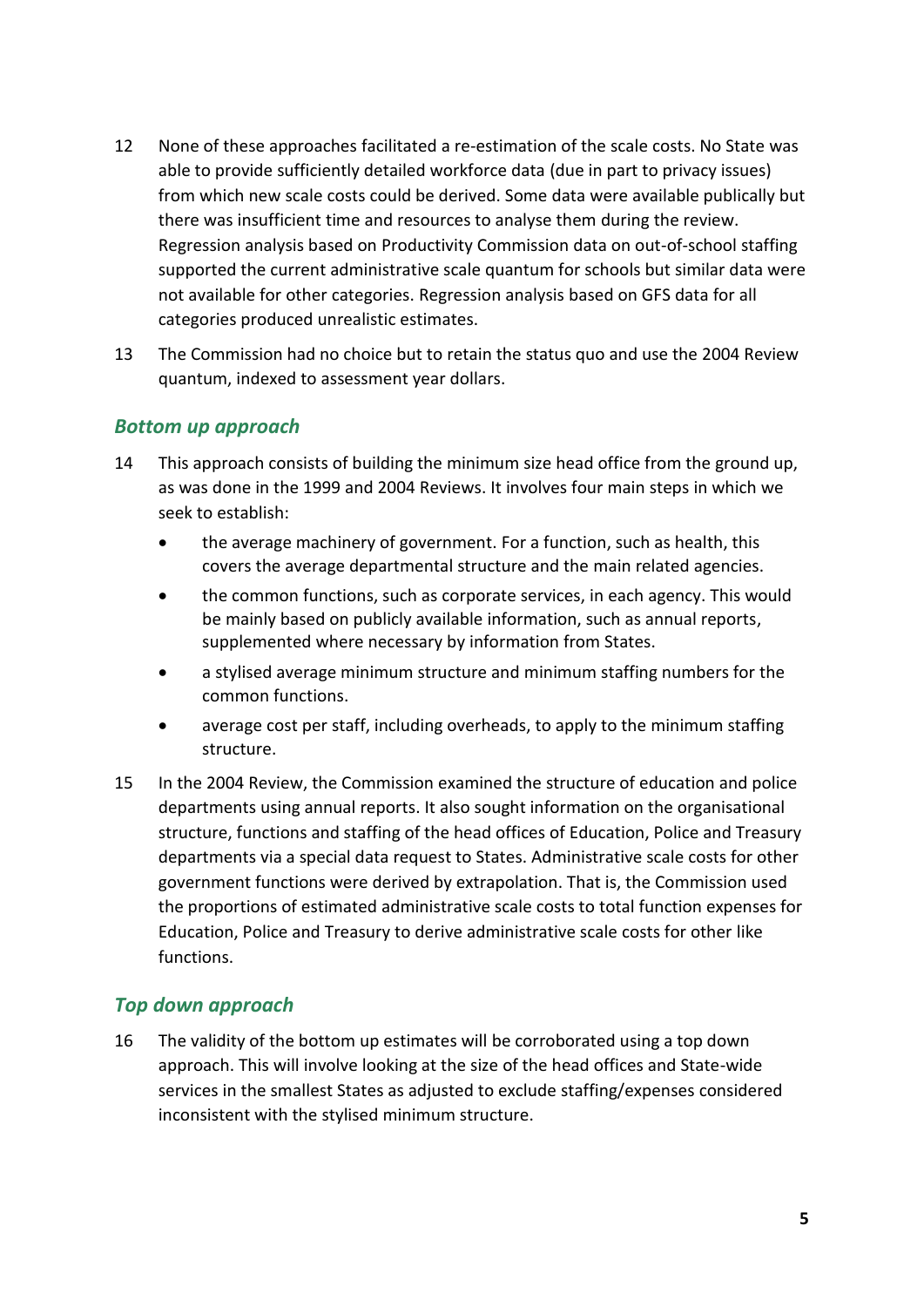# <span id="page-7-0"></span>**AVERAGE MACHINERY OF GOVERNMENT**

- 17 Information collated by staff show there are about 3 000 State government departments, authorities, commissions, councils, boards and committees under State government responsibility in Australia, established either through legislation or direct funding. About half of them are in Victoria<sup>1</sup>. These agencies vary widely in size and importance, from departments of Education and Health to the Dog Fence Board<sup>2</sup> in South Australia and the Exhibited Animals Advisory Committee in New South Wales. Many board and committee positions are unpaid and/or ex officio and, therefore, do not affect the administrative scale costs.
- 18 [Table 2](#page-8-0) shows the main State agencies split by Commission expense categories. Staff intend to estimate administrative scale costs for each expense category. The rest of the paper illustrates the approach we are proposing to take to estimate administrative scale costs incurred by the State education and health departments.
- 19 The work below was done in the first part of 2016 and, therefore, reflects the department structures at that time.

 $\overline{a}$ 

<sup>&</sup>lt;sup>1</sup> Victoria has hundreds of committees responsible for individual sport and recreation facilities. It also has hundreds of cemetery trusts. These are classified as State government entities.

<sup>&</sup>lt;sup>2</sup> The Dog Fence Board is responsible for the establishment and maintenance of particular dog fences in the State and may collect levies for that purpose.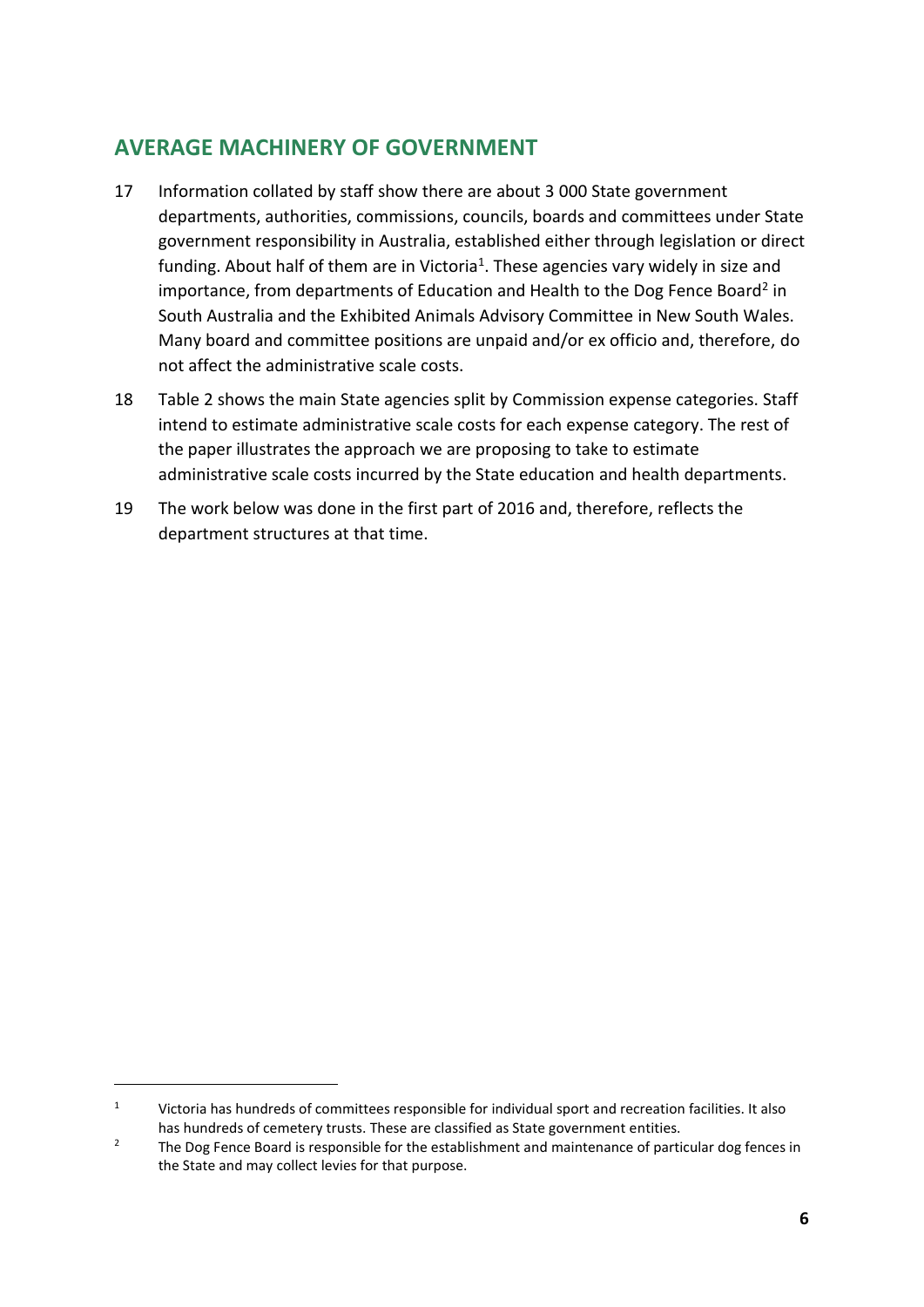<span id="page-8-0"></span>

|                                                | <b>NSW</b>                                                  | Vic                                                                                         | Qld                                                                         | <b>WA</b>                                                          | <b>SA</b>                                                      | Tas                                                                                         | <b>ACT</b>                                             | <b>NT</b>                                                       |
|------------------------------------------------|-------------------------------------------------------------|---------------------------------------------------------------------------------------------|-----------------------------------------------------------------------------|--------------------------------------------------------------------|----------------------------------------------------------------|---------------------------------------------------------------------------------------------|--------------------------------------------------------|-----------------------------------------------------------------|
| Education /<br>Post-<br>secondary<br>education | Department of<br>Education                                  | Department of<br><b>Education and</b><br><b>Training</b>                                    | Department of<br><b>Education and</b><br><b>Training</b>                    | Department of<br>Education                                         | Department for<br><b>Education and</b><br>Child<br>Development | Department of<br>Education                                                                  | <b>Education and</b><br><b>Training</b><br>Directorate | Department of<br><b>Education and</b><br>Children's<br>Services |
|                                                |                                                             |                                                                                             |                                                                             | Department of<br>Education<br><b>Services</b>                      |                                                                |                                                                                             |                                                        |                                                                 |
| <b>Health</b>                                  | Ministry of<br>Health                                       | Department of<br>Health and<br><b>Human Services</b>                                        | Department of<br>Health                                                     | Department of<br>Health                                            | Department of<br>Health and<br>Ageing                          | Department of<br>Health and<br><b>Human Services</b>                                        | Health<br>Directorate                                  | Department of<br>Health                                         |
| <b>Housing and</b><br>Welfare                  | Department of<br>Family and<br>Community<br><b>Services</b> | <b>Functions are</b><br>part of a<br>combined health<br>and human<br>services<br>department | Department of<br>Housing and<br><b>Public Works</b>                         | Department for<br><b>Child Protection</b><br>and Family<br>Support | Department for<br>Communities<br>and Social<br>Inclusion       | <b>Functions are</b><br>part of a<br>combined health<br>and human<br>services<br>department | Community<br>Services<br>Directorate                   | Department of<br>Housing                                        |
|                                                |                                                             |                                                                                             | Department of<br>Communities,<br>Child Safety and<br>Disability<br>Services |                                                                    |                                                                |                                                                                             |                                                        | Department of<br>Community<br><b>Services</b>                   |

### **Table 2 Main State agencies by CGC categories**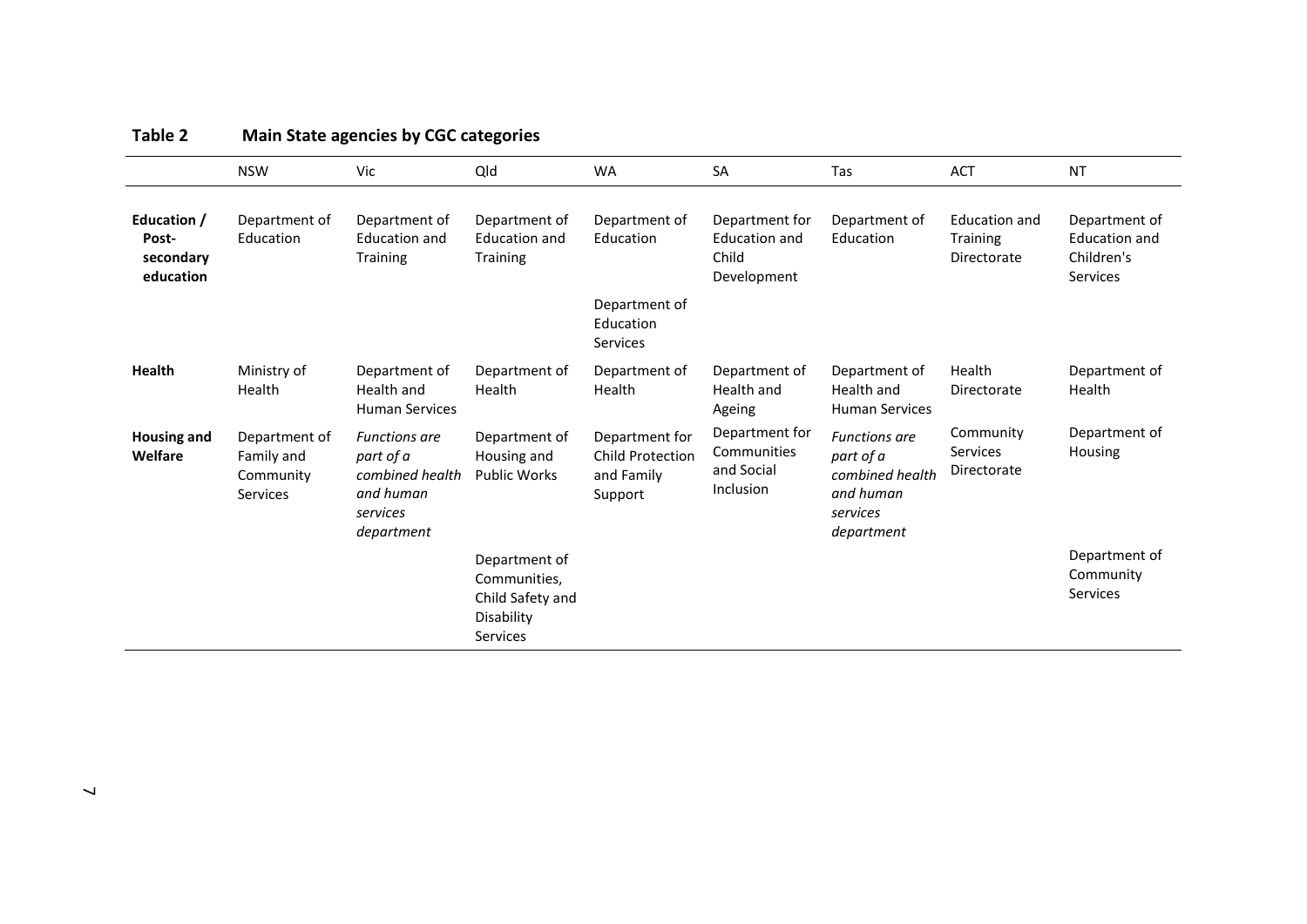|                | <b>NSW</b>                 | Vic                                        | Qld                                                     | <b>WA</b>                                                    | SA                                                      | Tas                                                    | <b>ACT</b>                                        | <b>NT</b>                                                                     |
|----------------|----------------------------|--------------------------------------------|---------------------------------------------------------|--------------------------------------------------------------|---------------------------------------------------------|--------------------------------------------------------|---------------------------------------------------|-------------------------------------------------------------------------------|
| <b>Justice</b> | Department of<br>Justice   | Department of<br>Justice and<br>Regulation | Department of<br>Justice and<br>Attorney-<br>General    | Department of<br>the Attorney<br>General                     | Attorney-<br>General's<br>Department                    | Department of<br>Justice                               | Justice and<br>Community<br>Safety<br>Directorate | Department of<br>Attorney-<br>General and<br>Justice                          |
|                | <b>NSW Police</b><br>Force | Victoria Police                            | Queensland<br>Police, Fire and<br>Emergency<br>Services | Department of<br>Corrective<br>Services                      | Department for<br>Correctional<br>Services              | Department of<br>Police and<br>Emergency<br>Management |                                                   | The Northern<br>Territory Police,<br>Fire and<br>Emergency<br><b>Services</b> |
|                |                            |                                            |                                                         | Western<br>Australia Police                                  | Courts<br>Administration<br>Authority                   |                                                        |                                                   |                                                                               |
|                |                            |                                            |                                                         | Office of State<br>Security and<br>Emergency<br>Coordination | South Australia<br>Police                               |                                                        |                                                   |                                                                               |
|                |                            |                                            |                                                         |                                                              | Legal Services<br>Commission                            |                                                        |                                                   |                                                                               |
|                |                            |                                            |                                                         |                                                              | South Australian<br>Metropolitan<br><b>Fire Service</b> |                                                        |                                                   |                                                                               |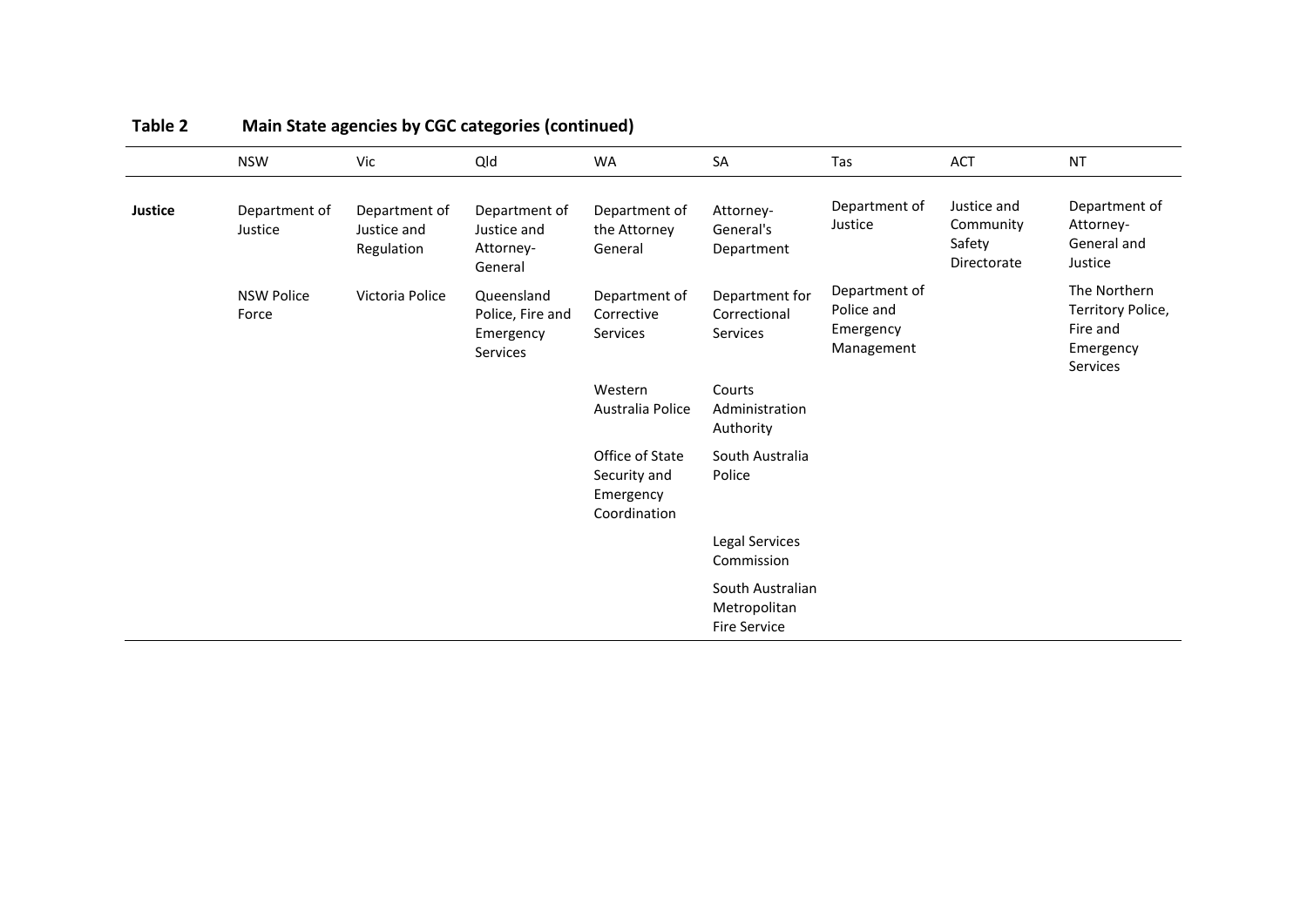|                                   | <b>NSW</b>                                   | Vic                                                                           | Qld                                                                     | <b>WA</b>                                                  | SA                                                                 | Tas                                                          | <b>ACT</b>                                        | <b>NT</b>                                                  |
|-----------------------------------|----------------------------------------------|-------------------------------------------------------------------------------|-------------------------------------------------------------------------|------------------------------------------------------------|--------------------------------------------------------------------|--------------------------------------------------------------|---------------------------------------------------|------------------------------------------------------------|
| Services to<br><b>Communities</b> | Department of<br>Planning and<br>Environment | Department of<br>Environment,<br>Land, Water and<br>Planning                  | Department of<br>Infrastructure,<br>Local<br>Government<br>and Planning | Department of<br>Local<br>Government<br>and<br>Communities | Department of<br>Environment,<br>Water and<br>Natural<br>Resources | Primary<br>Industries,<br>Parks, Water<br>and<br>Environment | Environment<br>and Planning<br>Directorate        | Department of<br>Local<br>Government<br>and Regions        |
|                                   | Sydney Water<br>Corporation                  |                                                                               | Department of<br>Energy and<br><b>Water Supply</b>                      | Department of<br>Environment<br>Regulation                 | Department of<br>Regional<br>Development                           |                                                              |                                                   | Department of<br>Lands, Planning<br>and the<br>Environment |
|                                   | NSW Office of<br>Water                       |                                                                               | Department of<br>Environment<br>and Heritage<br>Protection              | Department of<br>Regional<br>Development                   |                                                                    |                                                              |                                                   | Department of<br>Regional<br>Development                   |
|                                   |                                              |                                                                               |                                                                         | Department of<br>Planning                                  |                                                                    |                                                              |                                                   |                                                            |
|                                   |                                              |                                                                               |                                                                         | Department of<br>Water                                     |                                                                    |                                                              |                                                   |                                                            |
| Roads and<br><b>Transport</b>     | Transport for<br><b>NSW</b>                  | Department of<br>Economic<br>Development,<br>Jobs, Transport<br>and Resources | Department of<br>Transport and<br>Main Roads                            | Department of<br>Transport                                 | Department of<br>Planning,<br>Transport and<br>Infrastructure      | Department of<br><b>State Growth</b>                         | Transport<br>Canberra and<br><b>City Services</b> | Department of<br>Transport                                 |
|                                   | Roads and<br>Maritime<br>Services            | VicRoads                                                                      |                                                                         | Main Roads<br>Western<br>Australia                         |                                                                    |                                                              |                                                   |                                                            |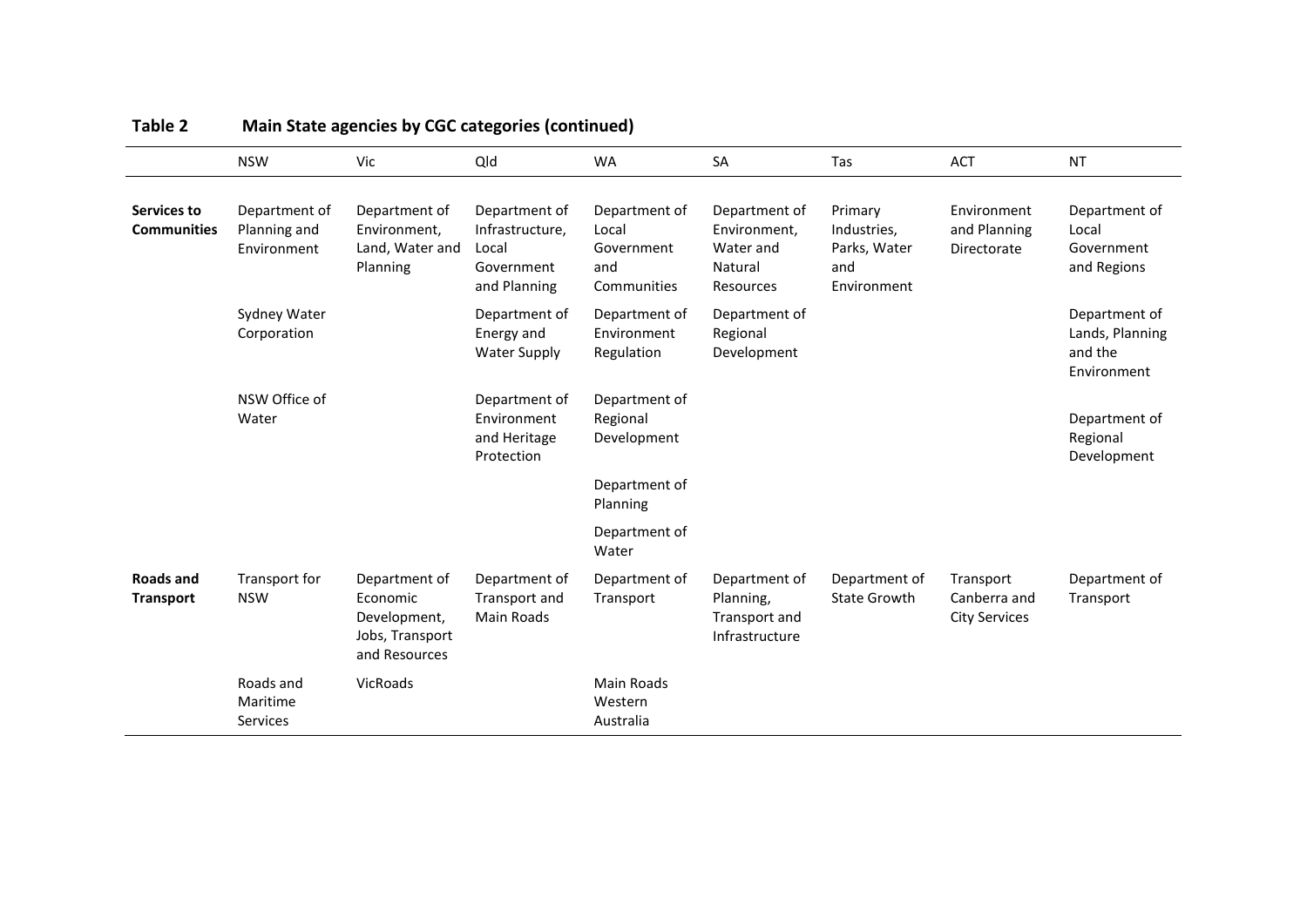|                         | <b>NSW</b>                                                       | Vic                                                                           | Qld                                                                                        | <b>WA</b>                                                 | SA                                                    | Tas                                                                           | <b>ACT</b>                                                                | <b>NT</b>                                          |
|-------------------------|------------------------------------------------------------------|-------------------------------------------------------------------------------|--------------------------------------------------------------------------------------------|-----------------------------------------------------------|-------------------------------------------------------|-------------------------------------------------------------------------------|---------------------------------------------------------------------------|----------------------------------------------------|
| Services to<br>industry | Department of<br>Industry, Skills<br>and Regional<br>Development | Department of<br>Economic<br>Development,<br>Jobs, Transport<br>and Resources | Department of<br>Agriculture and<br>Fisheries                                              | Department of<br>Commerce                                 | Department of<br>Primary<br>Industries and<br>Regions | Department of<br><b>State Growth</b>                                          | Chief Minister,<br>Treasury and<br>Economic<br>Development<br>Directorate | Department of<br><b>Business</b>                   |
|                         | Department of<br>Primary<br>Industries                           |                                                                               | Department of<br>Natural<br>Resources and<br><b>Mines</b>                                  | Department of<br>Agriculture and<br>Food                  | Department of<br>State<br>Development                 | Department of<br>Primary<br>Industries,<br>Parks, Water<br>and<br>Environment |                                                                           | Department of<br>Primary Industry<br>and Fisheries |
|                         |                                                                  |                                                                               | Department of<br>Science,<br>Information<br>Technology and<br>Innovation                   | Department of<br>Training and<br>Workforce<br>Development | Defence SA                                            |                                                                               |                                                                           | Department of<br>Mines and<br>Energy               |
|                         |                                                                  |                                                                               | Department of<br>State<br>Development                                                      | Department of<br>Mines and<br>Petroleum                   | Department of<br>Land Resource<br>Management          |                                                                               |                                                                           | Department of<br>Land Resource<br>Management       |
|                         |                                                                  |                                                                               | Department of<br>Tourism, Major<br>Events, Small<br><b>Business and</b><br>the C'lth Games | Department of<br>State<br>Development                     |                                                       |                                                                               |                                                                           | Department of<br>Infrastructure                    |
|                         |                                                                  |                                                                               |                                                                                            | Department of<br>Racing, Gaming<br>and Liquor             |                                                       |                                                                               |                                                                           |                                                    |
|                         |                                                                  |                                                                               |                                                                                            | Department of<br>Fisheries                                |                                                       |                                                                               |                                                                           |                                                    |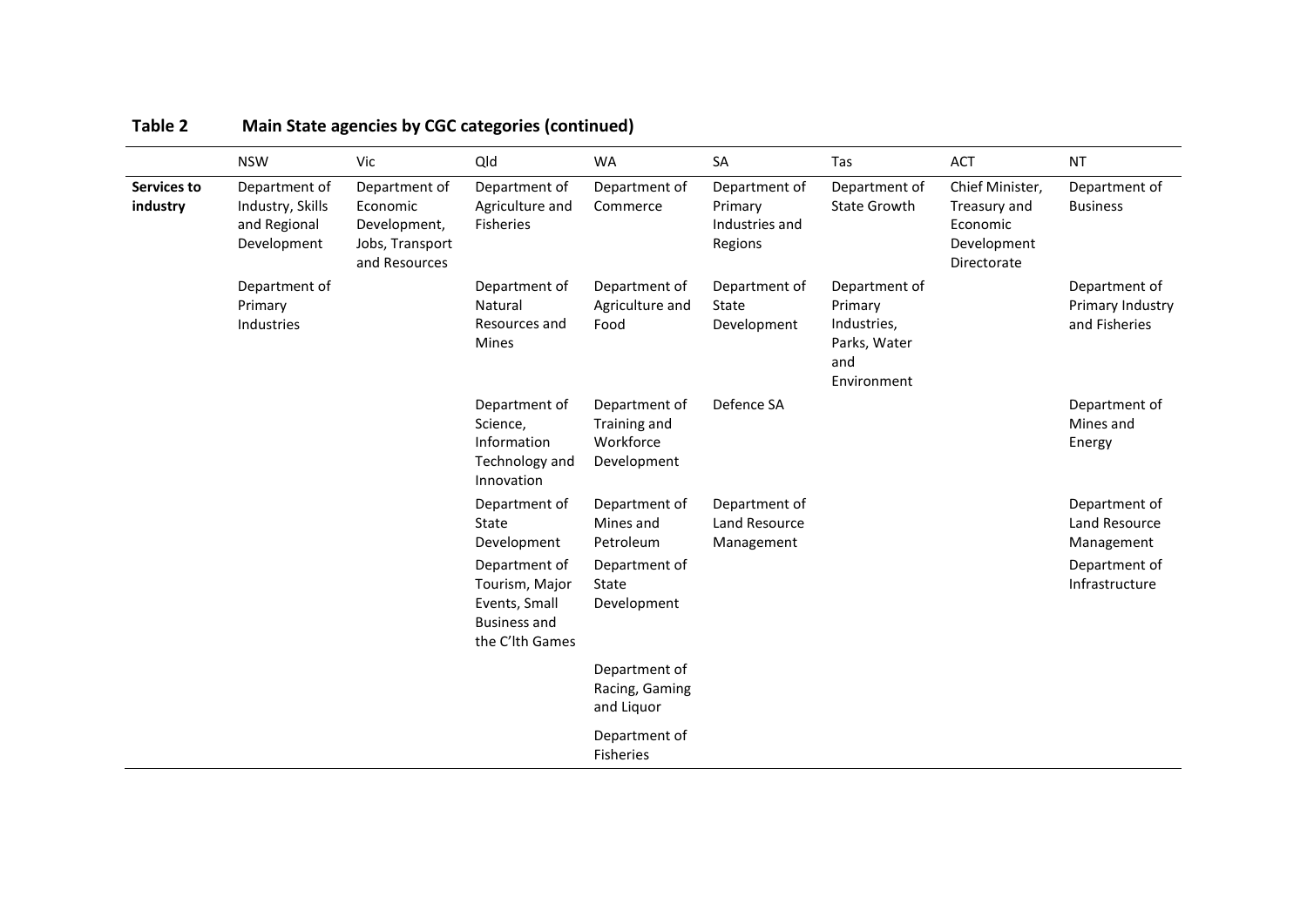|                   | <b>NSW</b>                                                           | Vic                                                                                 | Qld                                                                                 | <b>WA</b>                                                                                           | SA                                                                                        | Tas                                                                                 | ACT                                                                       | <b>NT</b>                                    |
|-------------------|----------------------------------------------------------------------|-------------------------------------------------------------------------------------|-------------------------------------------------------------------------------------|-----------------------------------------------------------------------------------------------------|-------------------------------------------------------------------------------------------|-------------------------------------------------------------------------------------|---------------------------------------------------------------------------|----------------------------------------------|
| Other<br>expenses | The Legislature                                                      | Department of<br>Parliamentary<br>Services                                          | Department of<br>the Premier and<br>Cabinet                                         | Department of<br>the Premier and<br>Cabinet                                                         | Department of<br>the Premier and<br>Cabinet                                               | Office of the<br>Legislative<br>Assembly                                            | Chief Minister,<br>Treasury and<br>Economic<br>Development<br>Directorate | Department of<br>the Legislative<br>Assembly |
|                   | Legislative<br>Assembly                                              | Departments of<br>the Legislative<br>Assembly                                       | Treasury                                                                            | Department of<br>Treasury                                                                           | Department of<br>Treasury and<br>Finance                                                  | Treasury and<br>Finance                                                             |                                                                           | Department of<br>Treasury and<br>Finance     |
|                   | Department of<br>Premier and<br>Cabinet                              | Department of<br>the Legislative<br>Council                                         | Department of<br>Aboriginal and<br><b>Torres Strait</b><br>Islander<br>Partnerships | Department of<br>Fire and<br>Emergency<br>Services                                                  | Auditor-<br>General's<br>Department                                                       | Department of<br>the Chief<br>Minister                                              |                                                                           |                                              |
|                   | Department of<br>Finance, Services<br>and Innovation<br>The Treasury | Department of<br>Premier and<br>Cabinet<br>Department of<br>Treasury and<br>Finance | Department of<br>National Parks,<br>Sport and Racing                                | Department of<br>Aboriginal<br>Affairs<br>Department of<br>Culture and the<br>Arts                  | <b>Country Fire</b><br>Service<br>South Australian<br>Metropolitan<br><b>Fire Service</b> | Treasury and<br>Economic<br>Development<br>Department of<br>Sport and<br>Recreation |                                                                           |                                              |
|                   | <b>State Emergency</b><br>Service NSW                                | Victorian SES<br>Authority                                                          |                                                                                     | Department of<br>Lands                                                                              | <b>State Emergency</b><br>Service                                                         |                                                                                     |                                                                           |                                              |
|                   | Office of<br>Environment<br>and Heritage                             | Parks Victoria                                                                      |                                                                                     | Department of<br>Parks and<br>Wildlife<br>Department of<br>Sport and<br>Recreation<br><b>WA IRC</b> | Department of<br>Corporate and<br>Information                                             |                                                                                     |                                                                           |                                              |
|                   |                                                                      |                                                                                     |                                                                                     | Department of<br>Finance                                                                            | SAFECOM (a)                                                                               |                                                                                     |                                                                           |                                              |

(a) South Australian Fire and Emergency Services Commission.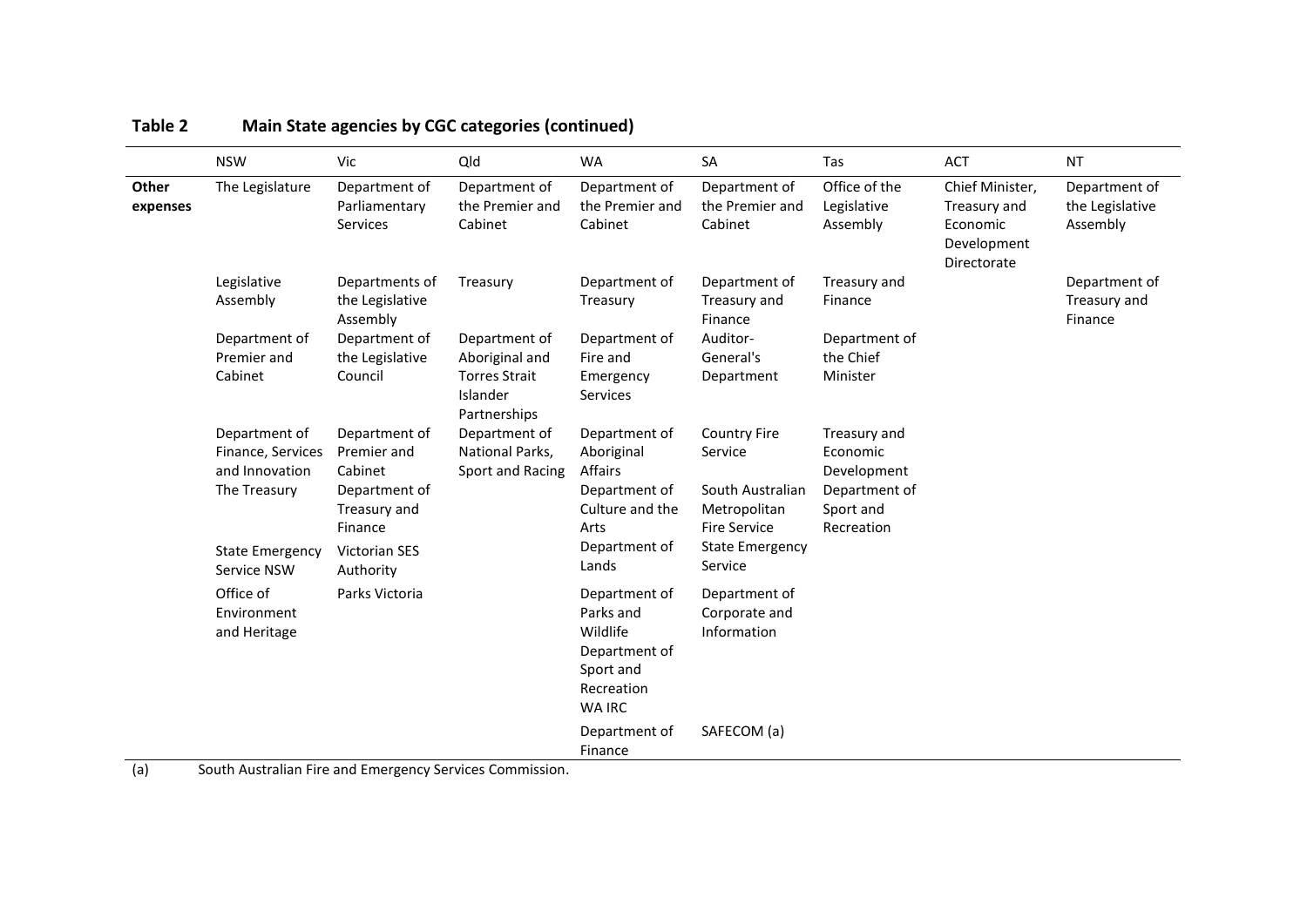# <span id="page-13-0"></span>**EDUCATION**

20 Commission staff have had a first attempt at re-estimating the administrative scale costs for the education and post-secondary education functions. We have used the bottom up and top down approaches described above. We have been practical in deriving our estimates, using information to hand and simple majorities but recognising the inherent nature of the administrative scale disability.

# <span id="page-13-1"></span>**Bottom up estimates for education**

- 21 The bottom up estimates for education have been derived using the following steps:
	- identify the national average machinery of government, covering departments and main agencies/authorities/boards (number and type)
	- identify the typical head office functions
	- identify a stylised average structure and the minimum staff required for it
	- establish an average cost per staff to apply to that staffing, which would give an administrative scale cost estimate.

### *Average machinery of government for education*

- 22 [Table 2](#page-8-0) above shows all States, except Western Australia, have one department to provide head office functions for education and post-secondary education. Therefore, Commission staff consider it appropriate to develop one scale cost estimate for both the education and the post-secondary education functions.
- 23 States also have a number of other organisations in their education portfolios, as shown i[n Table 3.](#page-14-0) The table shows only head office type and state-wide organisations because they are the ones relevant to administrative scale. For example, individual university councils are not included as the number of them varies with the size of the service population and State policy.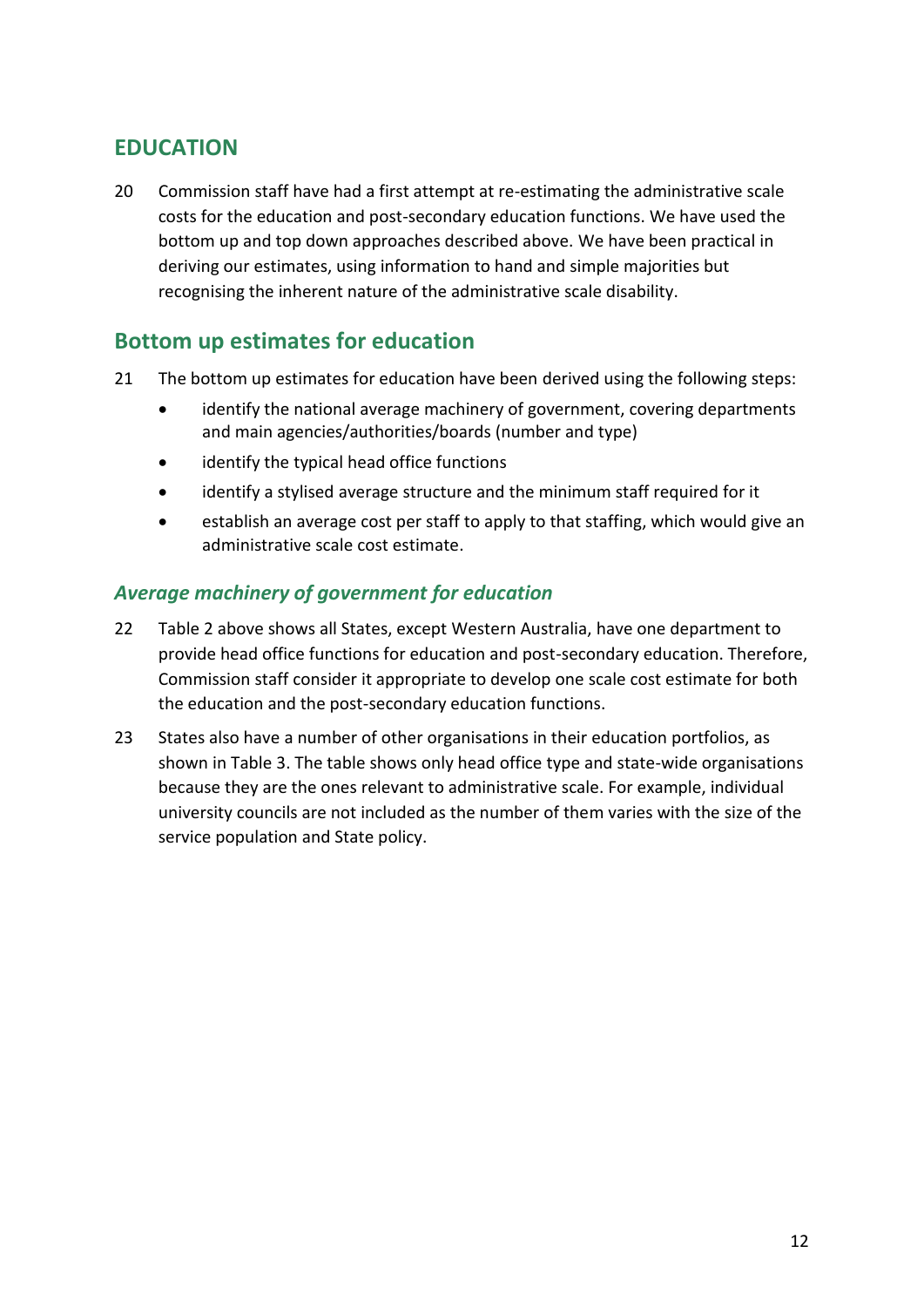## **Table 3 Education agencies**

| <b>NSW</b>                | Vic                       | Old                        | <b>WA</b>               | <b>SA</b>                              | Tas             | <b>ACT</b>                          | <b>NT</b>                 |
|---------------------------|---------------------------|----------------------------|-------------------------|----------------------------------------|-----------------|-------------------------------------|---------------------------|
| Board of Studies,         | Victorian                 | Queensland                 | School                  | <b>SACE Board of South</b>             | Office of       | <b>Board of Senior</b>              | Northern                  |
| Teaching and              | Curriculum and            | Curriculum and             | Curriculum and          | Australia                              | Tasmanian       | Secondary                           | <b>Territory Board of</b> |
| Educational               | Assessment                | Assessment                 | <b>Standards</b>        |                                        | Assessment,     | <b>Studies</b>                      | <b>Studies</b>            |
| <b>Standards</b>          | Authority                 | Authority                  | Authority               |                                        | Standards and   |                                     |                           |
|                           |                           |                            |                         |                                        | Certification   |                                     |                           |
| <b>Board of Studies -</b> | Victorian Institute       | <b>Queensland College</b>  | Teacher                 | <b>Teachers</b>                        | <b>Teachers</b> | <b>ACT Teacher</b>                  | Teacher                   |
| Aboriginal                | of Teaching +             | of Teachers                | Registration            | <b>Registration Board of</b>           | Registration    | <b>Quality Institute</b>            | Registration              |
| <b>Education Advisory</b> | Council                   |                            | <b>Board of Western</b> | South Australia                        | <b>Board</b>    |                                     | Board of the              |
| Committee                 |                           |                            | Australia               |                                        |                 |                                     | Northern                  |
|                           |                           |                            |                         |                                        |                 |                                     | <b>Territory</b>          |
| Non-Government            | <b>Disciplinary</b>       | Queensland                 | Country High            | South Australian                       | Professional    | <b>ACT Government</b>               | Non-Government            |
| <b>Schools Not-for-</b>   | <b>Appeals Board</b>      | Indigenous                 | <b>School Hostels</b>   | <b>Teacher Certification</b>           | Learning        | <b>Schools Education</b>            | <b>Schools</b>            |
| profit Advisory           |                           | Education                  | <b>Authority Board</b>  | Committee                              | Institute       | Council                             | Ministerial               |
| Committee                 |                           | Consultative               |                         |                                        |                 |                                     | <b>Advisory Council</b>   |
|                           |                           | Committee                  |                         |                                        |                 |                                     |                           |
| Ministerial               | <b>Merit Protection</b>   | <b>Non-State Schools</b>   | Non-Government          | <b>Education and Early</b>             | <b>Schools</b>  | <b>ACT Non-</b>                     |                           |
| Advisory Group on         | <b>Boards</b>             | <b>Accreditation Board</b> | <b>Schools Planning</b> | <b>Childhood Services</b>              | Registration    | Government                          |                           |
| Literacy and              |                           |                            | <b>Advisory Panel</b>   | Registration and<br>Standards Board of | Board (a)       | <b>Schools Education</b><br>Council |                           |
| Numeracy                  |                           |                            |                         | South Australia                        |                 |                                     |                           |
| National Art School       | Victorian                 | Non-State Schools          | <b>Public Education</b> | <b>Teachers Appeal</b>                 | <b>TasTAFE</b>  |                                     |                           |
| <b>Board of Directors</b> | <b>Registration and</b>   | Eligibility for            | Endowment               | <b>Board</b>                           |                 |                                     |                           |
|                           | Qualifications            | Government                 | Trust                   |                                        |                 |                                     |                           |
|                           | Authority                 | <b>Funding Committee</b>   |                         |                                        |                 |                                     |                           |
| <b>NSW Community</b>      | <b>Centre for Adult</b>   | Duke of Edinburgh's        | <b>Training</b>         | <b>Ministerial Advisory</b>            |                 |                                     |                           |
| Languages Schools         | Education                 | <b>Award Committee</b>     | Accreditation           | Committee: Students                    |                 |                                     |                           |
| Board                     |                           |                            | Council (VET)           | with Disabilities                      |                 |                                     |                           |
| <b>NSW Skills Board</b>   | <b>Adult Migrant</b>      | <b>TAFE Queensland</b>     |                         | <b>Education Adelaide +</b>            |                 |                                     |                           |
| (VET)                     | <b>English Service</b>    |                            |                         | Board                                  |                 |                                     |                           |
| <b>TAFE NSW</b>           | Victorian                 |                            |                         | <b>TAFE SA</b>                         |                 |                                     |                           |
|                           | <b>Children's Council</b> |                            |                         |                                        |                 |                                     |                           |

<span id="page-14-0"></span>(a) For non-government schools.

Source: Various State government websites.

13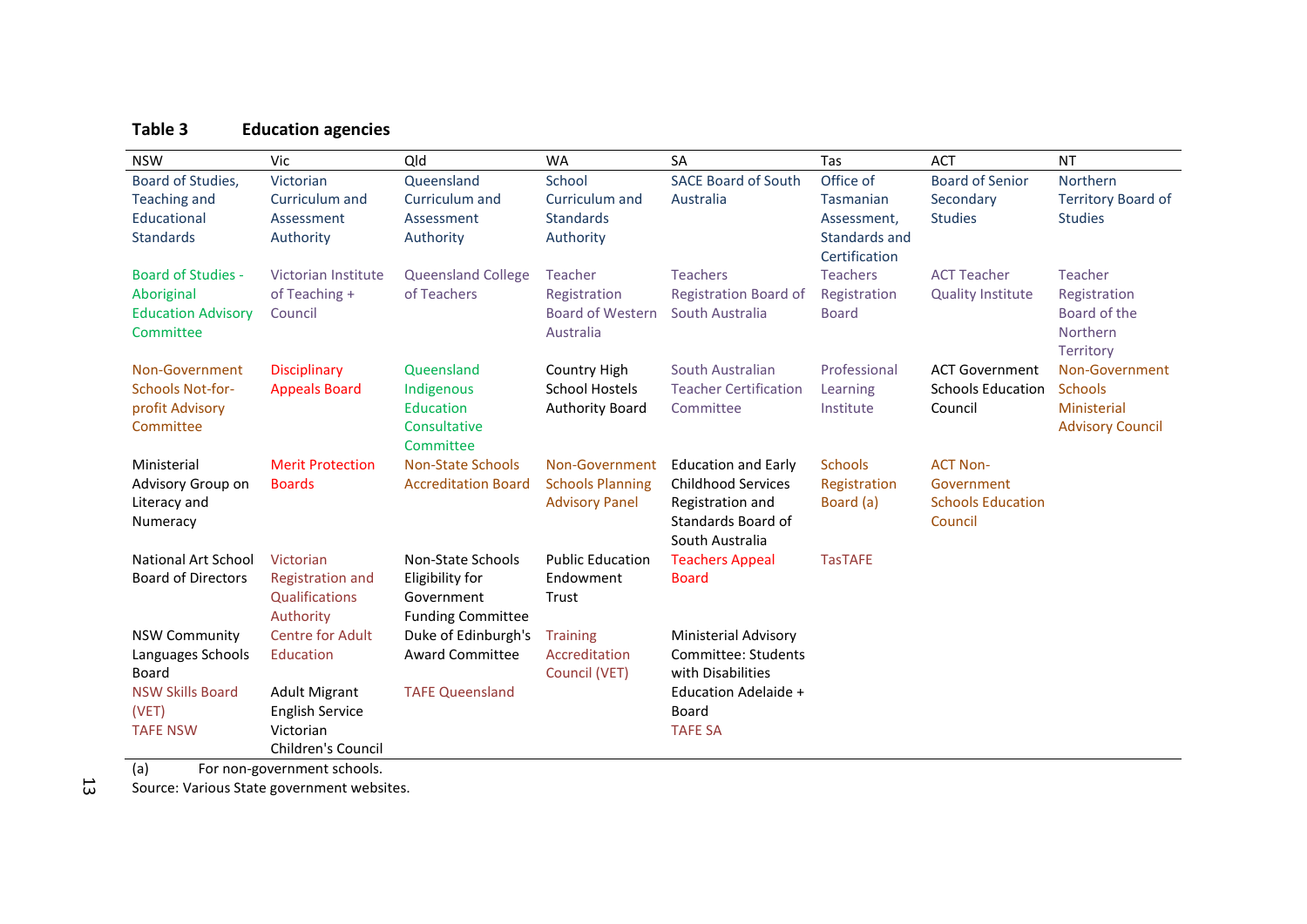- 24 [Table 3](#page-14-0) shows a number of common agencies or separate entities across States.
	- All States have organisations for teacher registration and professional development.
		- In New South Wales, this function is provided by the Board of Studies, Teaching and Educational Standards, which also provides curriculum and assessments.
	- All States, except Tasmania and the ACT, have separate organisations for curriculum and assessment covering Kindergarten to year 12.
		- South Australia provides the functions through two organisations: one for years K-10; the other for years 11 and 12.
		- In the case of Tasmania and the ACT, the agencies (Office of Tasmanian Assessment, Standards and Certification; and Board of Senior Secondary Studies) provide curriculum and assessment only for years 11 and 12. For K-10, individual schools are responsible for implementing the Commonwealth agreed curriculum.
	- Most States have separate entities dealing with non-government schools. The two smallest States (the ACT and the Northern Territory) have councils that provide advice to ministers. The councils are made up of unpaid members and are supported by departmental staff.
	- TAFE/ Vocational education and training (VET). While most States have separate organisations to oversee the provision of TAFE and/or VET services, the two smallest States provide these services through their education departments.
- 25 Other agencies in [Table 3](#page-14-0) are not common across States. While the functions performed by these agencies may exist in all States, they may not be provided by separate agencies. This is the case for the appeal boards in Victoria and Tasmania, and the merit protection board in Victoria which, in other States, are usually provided by teacher registration boards.
- 26 *Conclusions.* From the above discussion, staff conclude the average machinery of government for the functions of education and post-secondary education is:
	- one department of education
	- one teacher registration board.
- 27 In the ACT and the Northern Territory, the entities (boards) overseeing curriculum and assessment for years 11 and 12 are made up of unpaid positions<sup>3</sup> and the administrative support is provided through the education department. As such, and because the goal of the exercise is to quantify the minimum structure and costs, we do not propose to recognise curriculum and assessment as a separate organisation. The function will be treated as a function of the department of education.

 $\overline{a}$ 

<sup>3</sup> Except for some allowances to attend meetings.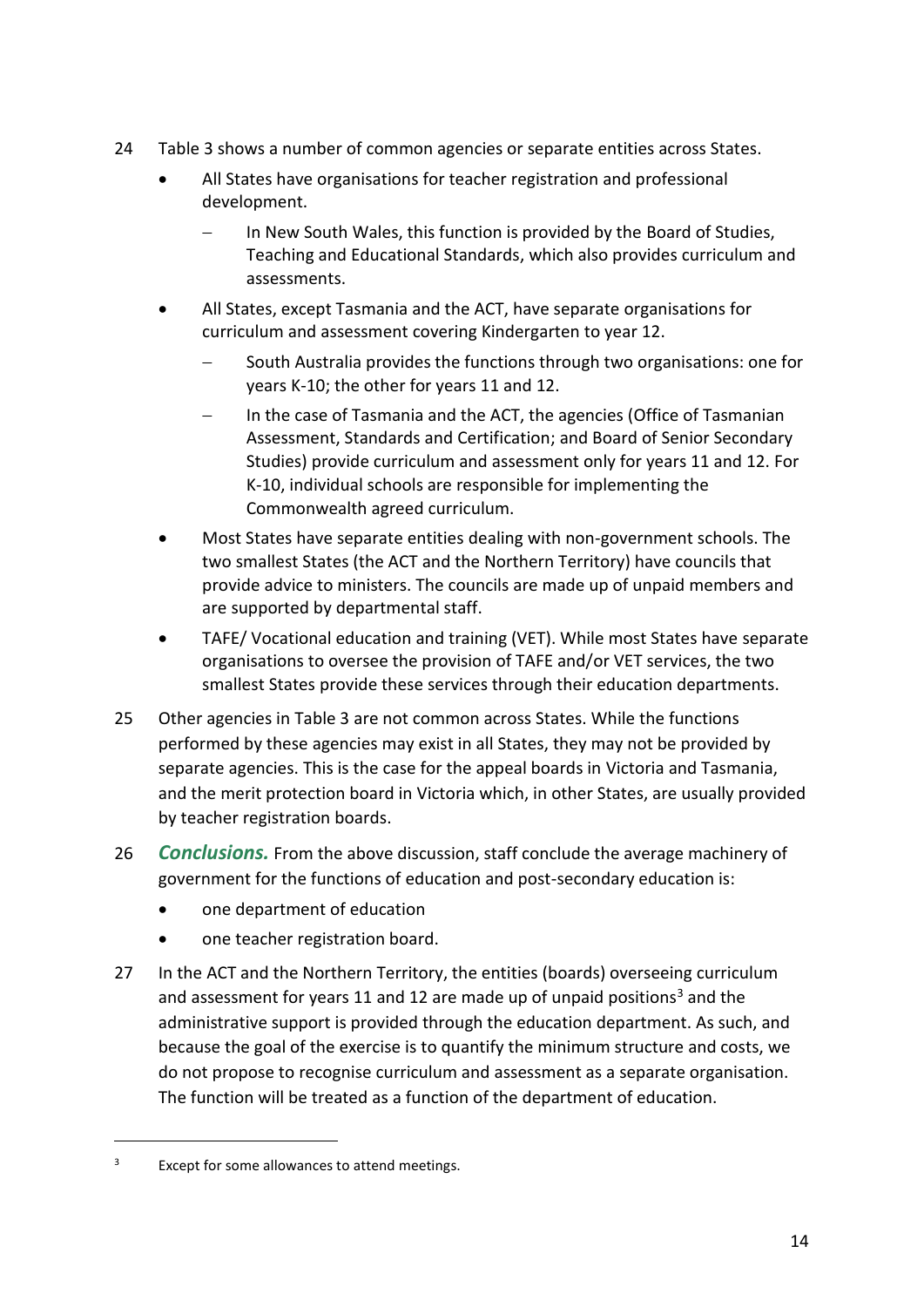28 While most States have a separate agency to oversee the provision of TAFE and VET services, the two smaller States provide these services through their education department. We conclude it is standard practice for States to oversee TAFE/VET activities but, from an administrative scale perspective where the focus is the minimum structure of government, we have assigned this function to the department of education.

### *Average structure of education departments*

- 29 The second step aims to look at the actual organisational structure of all State education departments and derive a stylised average structure that captures the common activities, with a focus on the minimum structure required across States. For example, the number of functional areas immediately below the Secretary/CEO level varies between States (from two in Tasmania to 13 in Western Australia across two departments). Our approach to determining the average corporate structure was to look across States at the functions they normally provide and use the smallest States' structures as a guide to a stylised (or simplified) minimum average structure.
- 30 We have not derived the number of functional areas on the basis of arithmetic averages because the number of functional areas in a head office tends to increase with the State's population size. This is contrary to the administrative scale disability, which is about the fixed cost a State would face regardless of its size.
- 31 [Table 4](#page-17-0) shows the information we collated on the high-level corporate structure of each State's department of education.
- 32 There are a number of difficulties with attempting to use that information to identify a common structure across States.
	- Names of functional areas vary between States. Their responsibilities are not always clear.
	- The allocation of responsibilities among functional areas differs between States.
	- The relative importance of functional areas varies between States. For example, while all States have an Indigenous education function within their departments, the relative importance of the function in the corporate structure varies between States.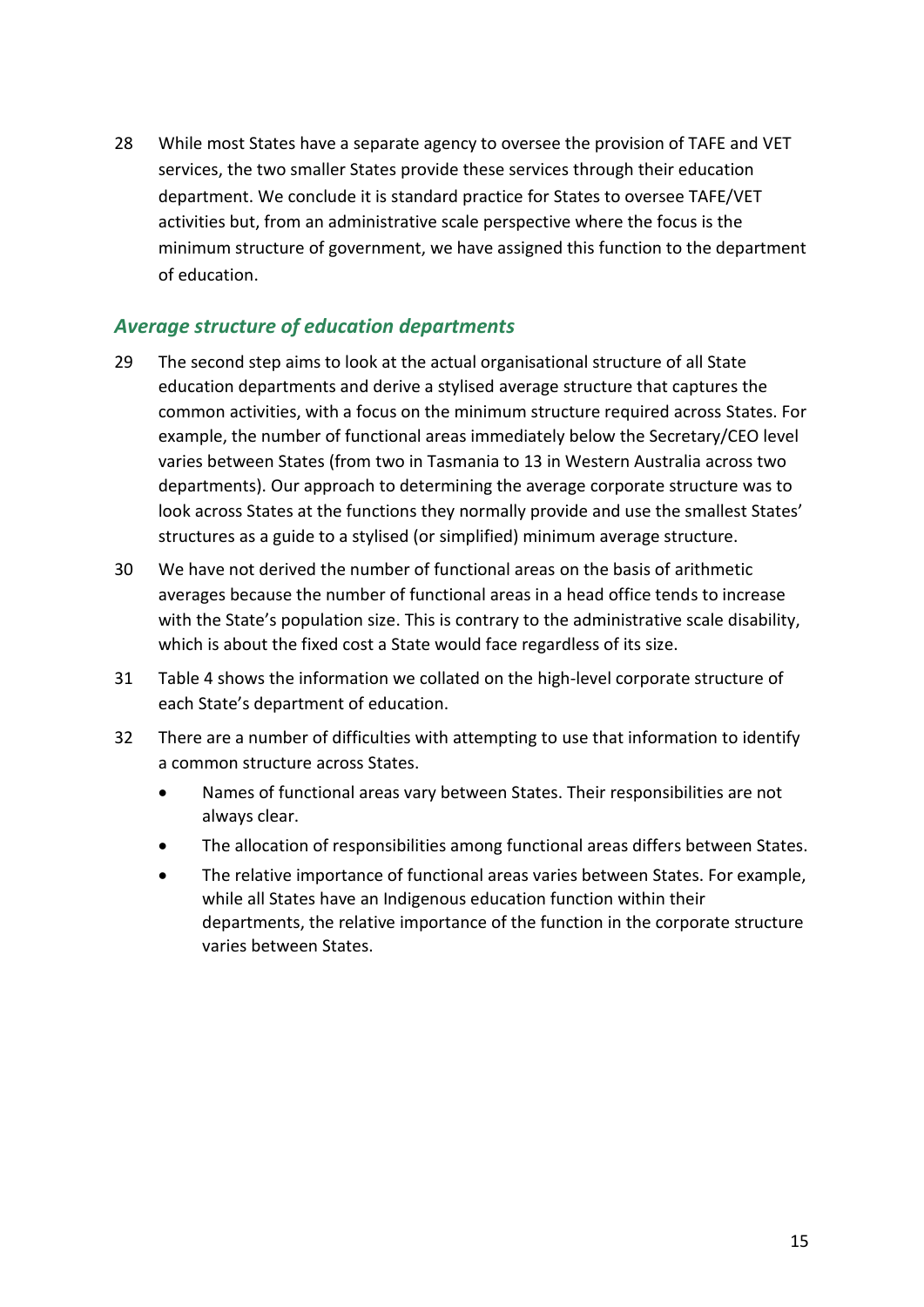<span id="page-17-0"></span>

| <b>NSW</b>                                | Vic                     | Qld                                      | <b>WA</b>                                | SA                                          | Tas                      | <b>ACT</b>                  | <b>NT</b>                                                                     |
|-------------------------------------------|-------------------------|------------------------------------------|------------------------------------------|---------------------------------------------|--------------------------|-----------------------------|-------------------------------------------------------------------------------|
|                                           |                         |                                          | <b>Department of</b><br><b>Education</b> |                                             |                          |                             |                                                                               |
| External affairs &                        | Early childhood         | Early childhood                          | Early childhood                          | Office of the chief                         | Early years and          | Office for schools          | <b>School education</b>                                                       |
| regulation                                | and school<br>education | education and<br>community<br>engagement | development and<br>learning              | executive                                   | schools                  |                             |                                                                               |
| <b>School operations</b><br>& performance | Regional services       | <b>State schools</b>                     | <b>Schools</b>                           | Office for education                        | Departmental<br>services | Education<br>strategy       | Organisational<br>services                                                    |
| Strategy &<br>evaluation                  | Strategy and<br>review  | Training and skills                      | <b>Office of Aboriginal</b><br>education | School and preschool<br>improvement         |                          | Governance and<br>assurance | Education<br>partnership<br>(Indigenous<br>education and<br>higher education) |
| Corporate services                        | <b>Higher education</b> | Policy,                                  | Innovation                               | Learning                                    |                          | <b>Training &amp;</b>       |                                                                               |
|                                           | and skills              | performance and<br>planning              | performance and<br>research              | improvement                                 |                          | tertiary<br>education       |                                                                               |
|                                           | Infrastructure and      | Corporate services                       | Statewide planning                       | <b>Statewide services</b>                   |                          | Organisational              |                                                                               |
|                                           | finance services        |                                          | and delivery                             | and child<br>development                    |                          | Integrity                   |                                                                               |
|                                           | People and              | Office of the                            | Workforce                                | Early childhood                             |                          |                             |                                                                               |
|                                           | executive services      | Director-General<br>Legal                |                                          | services                                    |                          |                             |                                                                               |
|                                           |                         |                                          | Standards and<br>conduct                 | Office for child safety                     |                          |                             |                                                                               |
|                                           |                         |                                          | Finance and                              | <b>Families SA Metro</b>                    |                          |                             |                                                                               |
|                                           |                         |                                          | administration                           | Operations and                              |                          |                             |                                                                               |
|                                           |                         |                                          |                                          | <b>Residential Care</b>                     |                          |                             |                                                                               |
|                                           |                         |                                          | Organisational                           | <b>Families SA Country</b>                  |                          |                             |                                                                               |
|                                           |                         |                                          | governance                               | Operations and<br><b>Statewide Services</b> |                          |                             |                                                                               |
|                                           |                         |                                          | Department of                            | Office for corporate                        |                          |                             |                                                                               |
|                                           |                         |                                          | <b>Education Services</b>                | services                                    |                          |                             |                                                                               |

### **Table 4 Corporate structure of education agencies**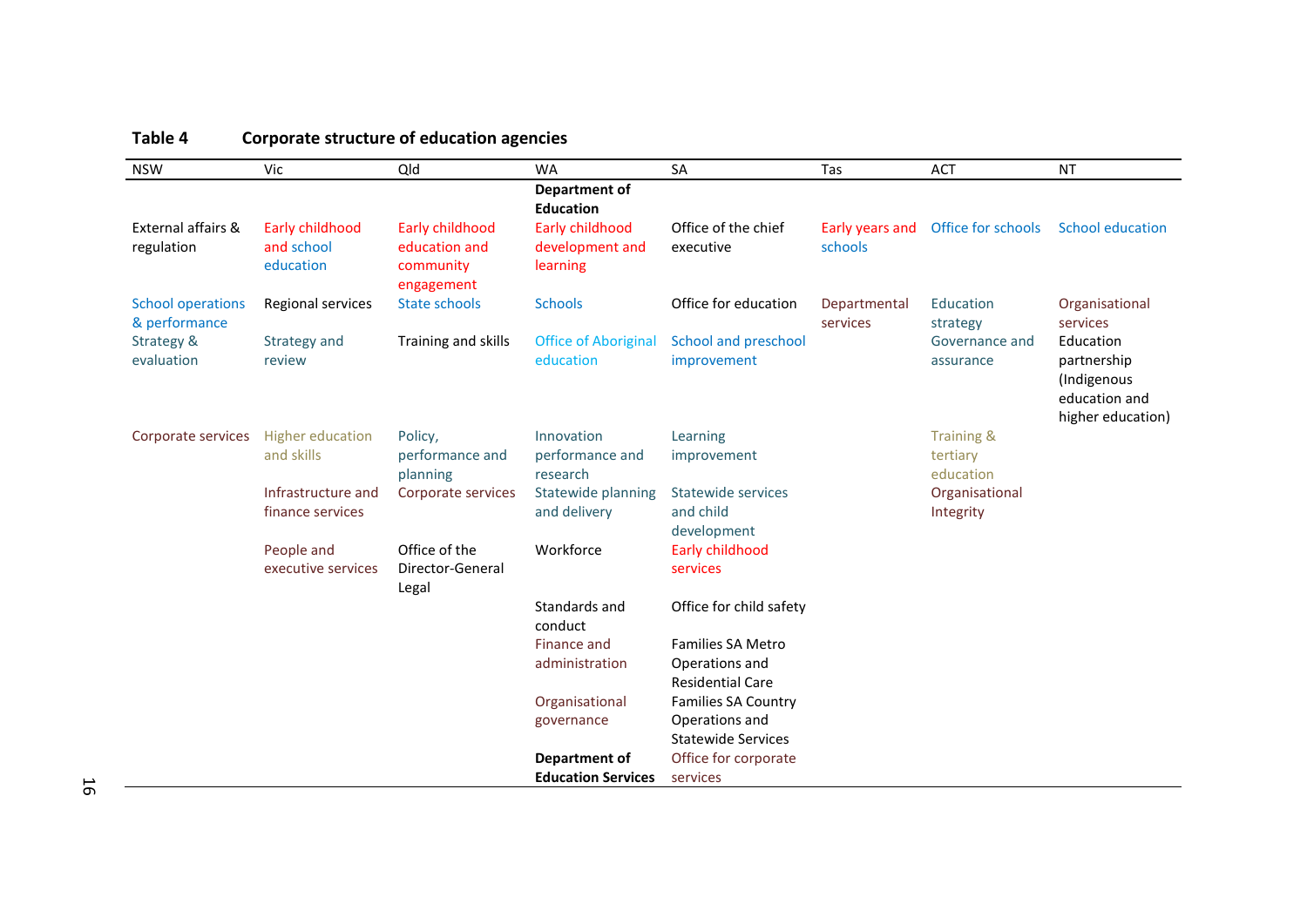| NSW | Vic | Qld | <b>WA</b>               | SA                    | Tas | <b>ACT</b> | <b>NT</b> |  |
|-----|-----|-----|-------------------------|-----------------------|-----|------------|-----------|--|
|     |     |     | Education               |                       |     |            |           |  |
|     |     |     | regulation and          |                       |     |            |           |  |
|     |     |     | review                  | People and culture    |     |            |           |  |
|     |     |     | teacher                 | Chief finance officer |     |            |           |  |
|     |     |     | registration            | finance and data      |     |            |           |  |
|     |     |     | <b>Higher education</b> | infrastructure        |     |            |           |  |
|     |     |     | and legislative         |                       |     |            |           |  |
|     |     |     | review                  |                       |     |            |           |  |
|     |     |     | Corporate               | Office for strategy   |     |            |           |  |
|     |     |     | governance and          | and performance       |     |            |           |  |
|     |     |     | non-government          |                       |     |            |           |  |
|     |     |     | school funding          |                       |     |            |           |  |
|     |     |     | Training regulation     |                       |     |            |           |  |

# **Table 4 Corporate structure of education agencies (continued)**

Source: Various State government websites.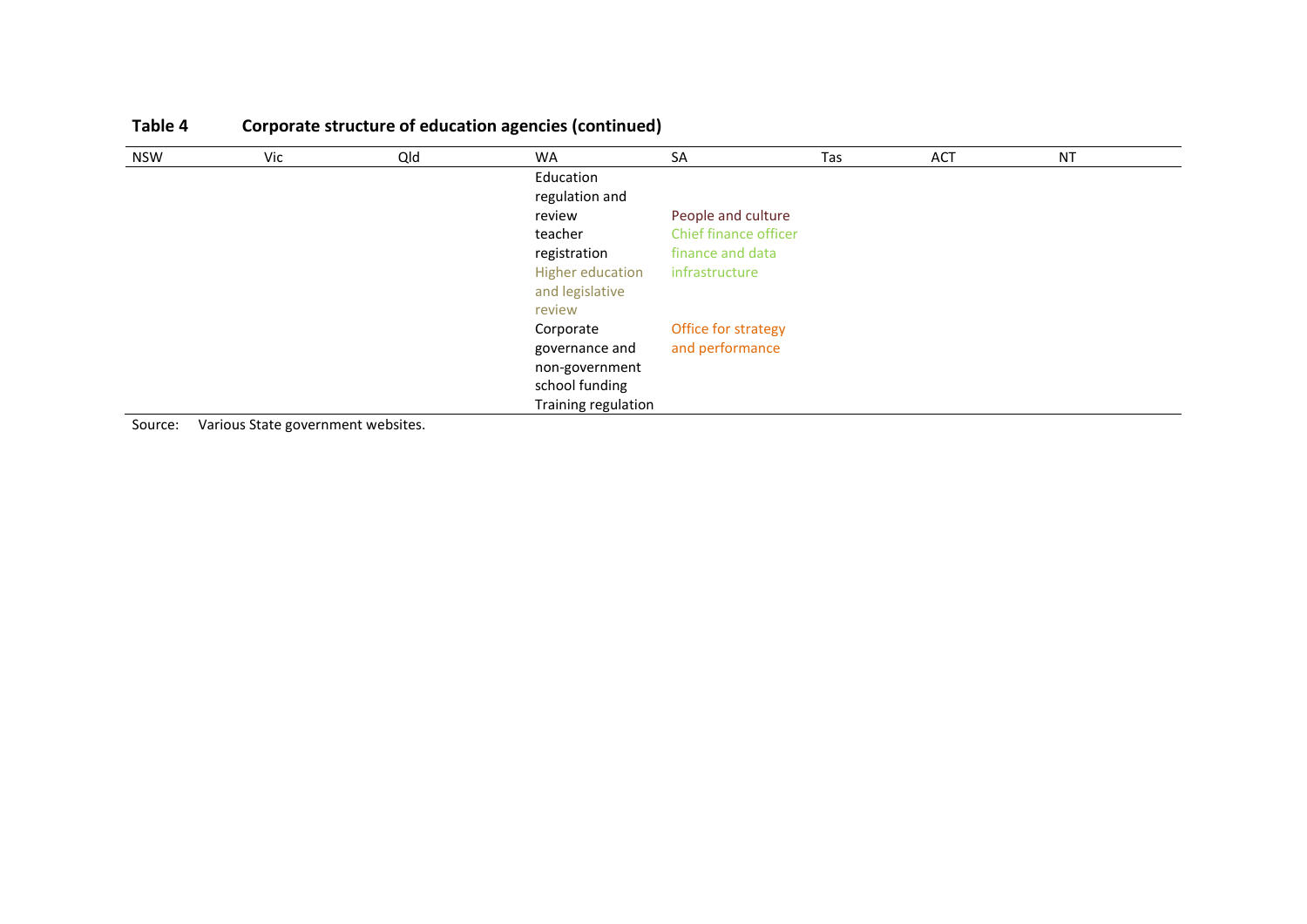- 33 *Stylised organisational structure.* All departments have a chief executive or secretary. In addition, most States have an office of the secretary.
- 34 Based on the information in [Table 4,](#page-17-0) at the next level down, which we call division, all States have divisions for schools and for corporate services. Most States have an education strategy and policy functional division. Most also have a training and higher education division. We do not propose to include four divisions in the stylised structure because, of the three smaller States, only the ACT has four divisions. Tasmania has two and the Northern Territory has three.
- 35 Four States have another separate division for early childhood education. The other States have that function at a lower level. We allocated this function to the lower level because that is where the two smaller States have it
- 36 Consequently, we are proposing three functions at the division level:
	- school operations
	- **•** strategy and planning
	- corporate services.
- 37 At the level below the division level, which we call branch, identifying common functions is more complicated because of the increased number of functions. Using detailed organisational structure and other information from relevant annual reports, staff derived a structure containing 13 branches. This is shown in [Figure 2.](#page-20-0)
- 38 The last time this exercise was done was in the 2004 Review. The final structure used in that review is shown in [Figure 3.](#page-21-0) It had four divisions and 14 branches compared to the three divisions and 13 branches now proposed. While the functions are generally similar, there now seems to be a greater focus on infrastructure and ICT in the corporate services area.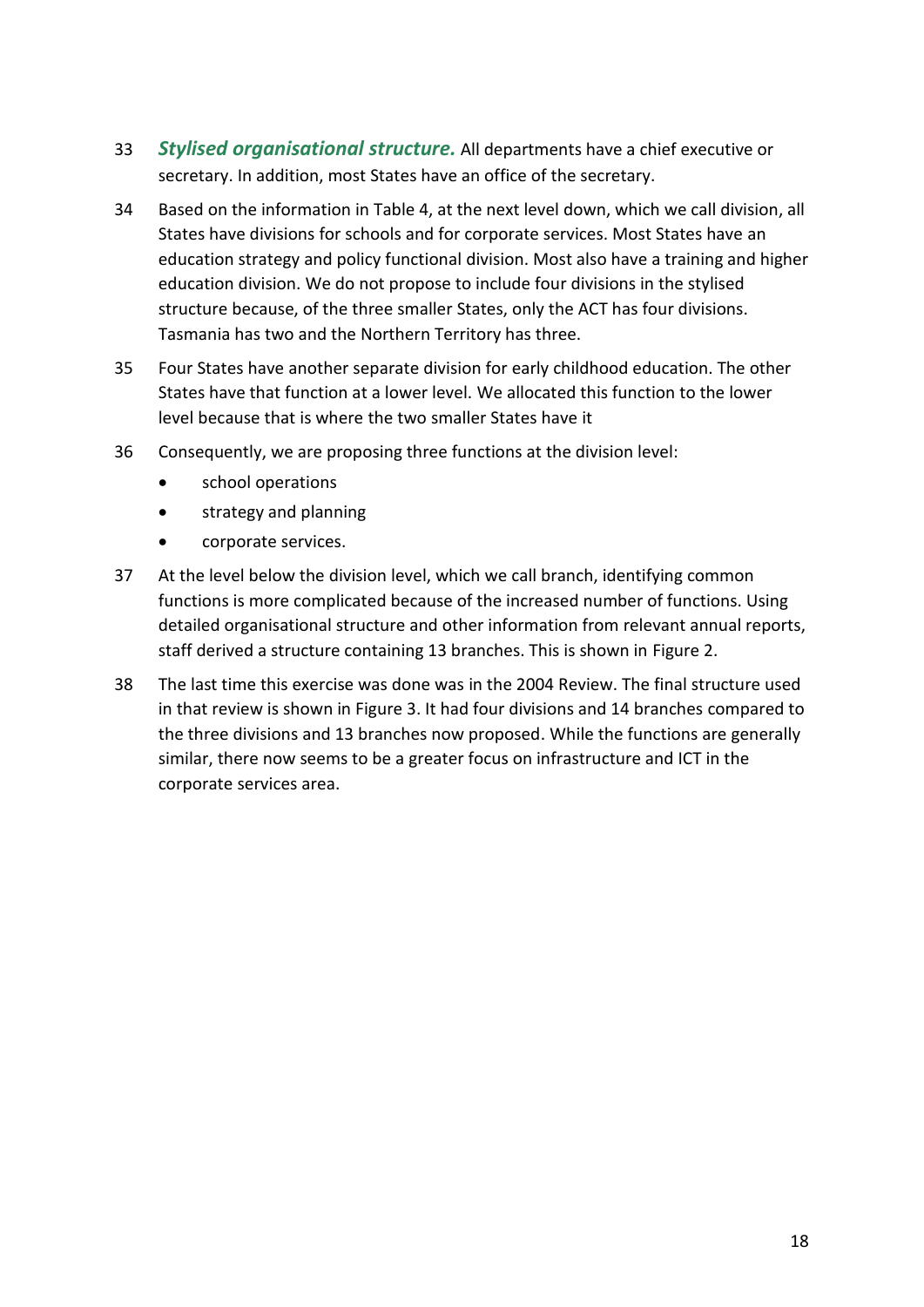<span id="page-20-0"></span>**Figure 2 Proposed average structure of education departments, 2020 Review**

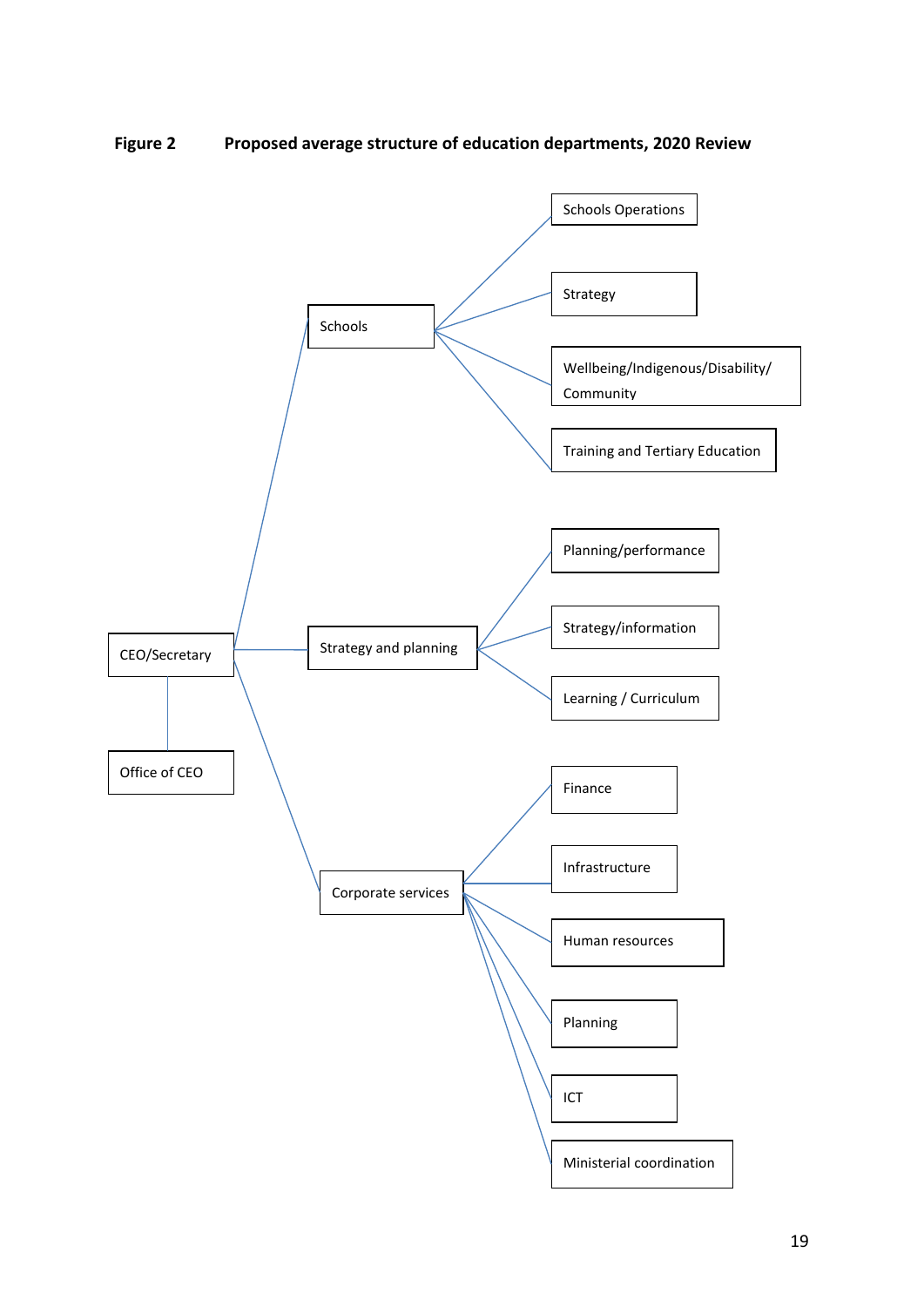<span id="page-21-0"></span>**Figure 3 Education function typical head office structure, 2004 Review**



Source: Discussion Paper 2001-16, 2004 Review.

### *Teacher registration board*

- 39 We have looked at the staffing numbers and structure of the teacher registration boards in the three smallest States, which are the States that would have the smallest boards. These boards have members who are not remunerated and have, therefore, not been included in the calculation of administrative scale costs.
- 40 Instead of deriving administrative scale costs based on the staffing of a minimum organisation structure, we propose to base them on the expenses of the boards in the smaller States. This is because these organisations are small.
- 41 [Table 5](#page-22-0) shows the staffing and expenses of the teacher registration boards in the three smaller States. Tasmania and the Northern Territory have the lowest expenses,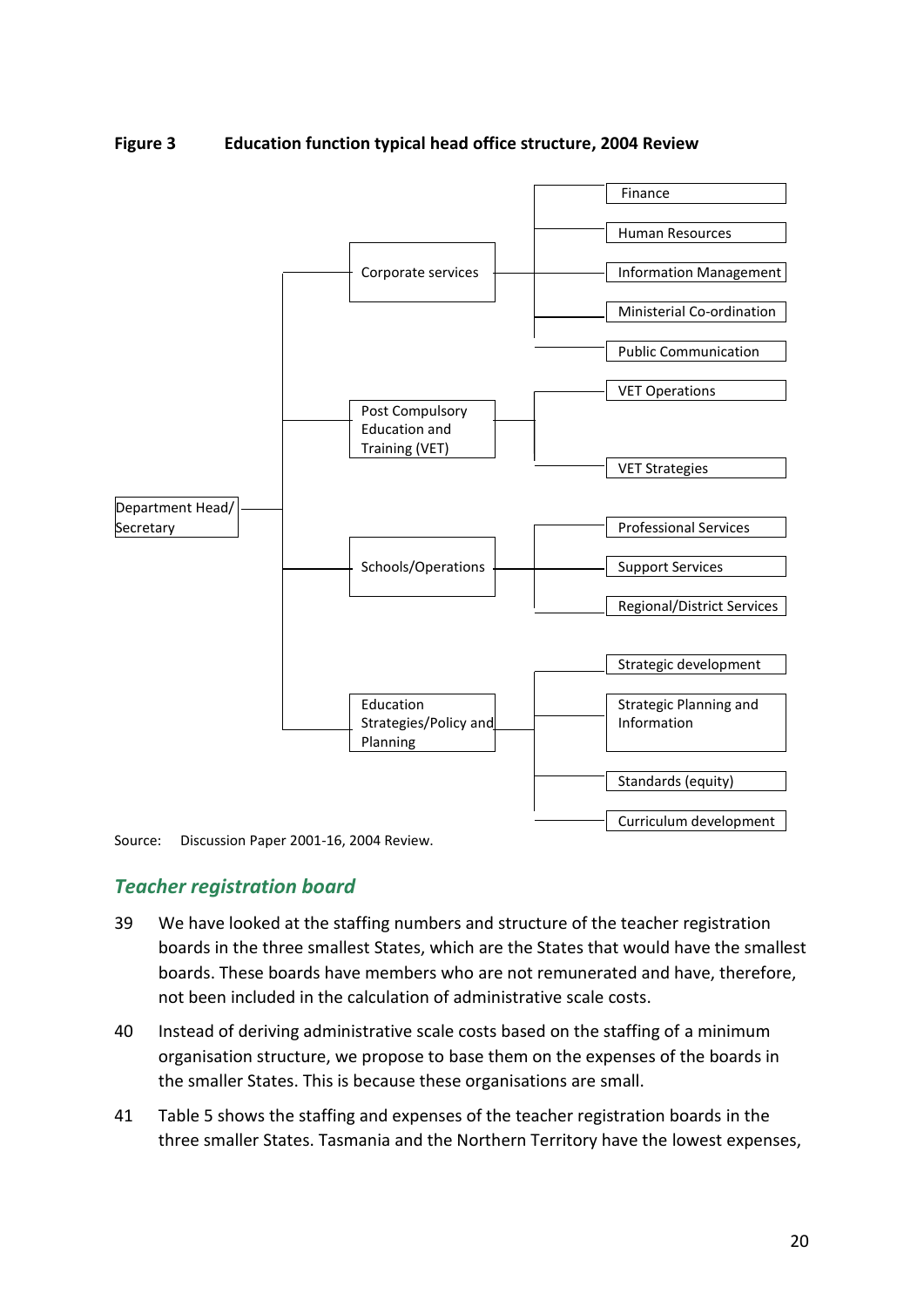\$1.4 million and \$1.3 million, respectively. The administrative scale cost should be somewhat less than that. Therefore, we propose an administrative scale cost of \$1 million.

|                 | Tas        | <b>ACT</b> | NT          |
|-----------------|------------|------------|-------------|
| <b>Staffing</b> | <b>FTE</b> | <b>FTE</b> | Staffing no |
| CEO             | 1          | 1          | 1           |
| Other staff     | 7.47       | 10.6       | 8           |
|                 | \$m        | \$m        | \$m         |
| Total expenses  | 1.4        | 2.3        | 1.3         |

#### <span id="page-22-0"></span>**Table 5 Teacher registration board, staffing and expenses**

Source: 2014-15 annual reports for the ACT and the Northern Territory and the 2014 annual report for Tasmania.

## *Staffing number*

- 42 The third step in deriving administrative scale costs is to allocate staff numbers and levels to the stylised organisational structure. To determine appropriate position levels, we looked at the position classifications of the education departments in the three smaller States. Larger States tend to have higher classifications for similar positions. For example, New South Wales and Victoria's organisational structures show their staff tends to be a level higher in seniority than the smaller States for similar positions. This is especially so for Tasmania and the ACT. The Northern Territory tends to have staff in more senior classifications and higher pay rates.
- 43 We have estimated staffing numbers and allocated position levels based on [Figure 2.](#page-20-0) The levels used are those of the ACT Education and Training Directorate. These were chosen because the ACT's structure appears to have the lowest job classifications, making them closer to the administrative scale costs of a very small State. The staffing number has been derived as follows:
	- Secretary *plus* head of office (mid-level manager) *plus* personal assistant (junior officer) – (3 staff)
	- three division heads *plus* three personal assistants (junior officers) (6 staff)
	- 13 branch heads *plus* 7 personal assistants (junior officers). This is about one personal assistant for two branch heads (20 staff)
	- we have assumed each branch head has two immediate subordinates and that they are managers. We have allocated three staff to each manager (104 staff).
- 44 In total, we estimate the administrative scale affected staff for the education head office to be 133 staff.
- 45 The estimated 133 staff is similar to the 120 staff estimated in the 2004 Review.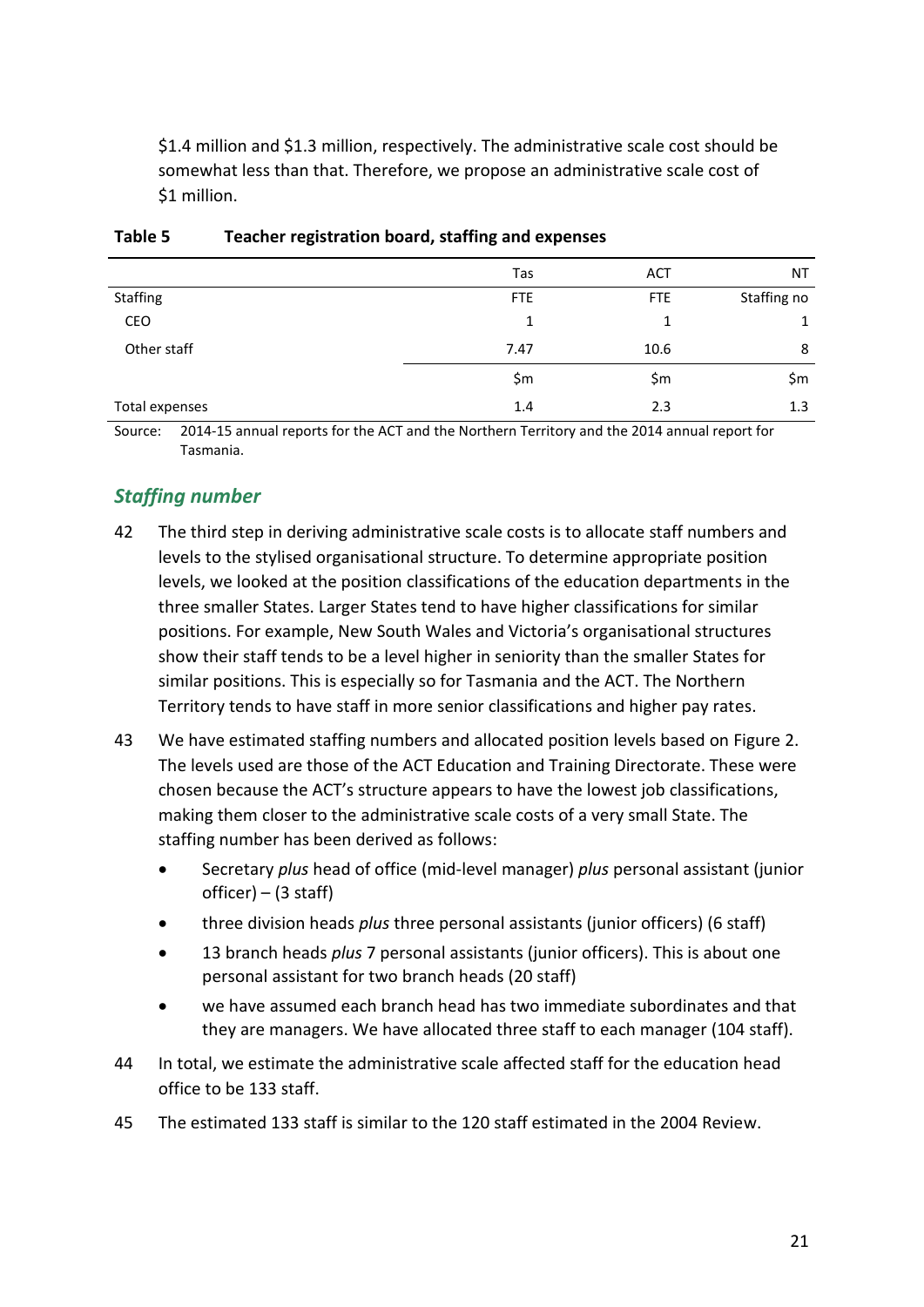- 46 *Reality check.* [Table 6](#page-23-0) shows data from the Productivity Commission's 2016 Report on Government Services (RoGS) on education department staff not active in school. (The data do not include head office staff related to post-secondary education and, therefore, under-estimate head office staff.) These staff would mostly be, if not all, working in head office type functions. The two smallest staff counts are in Tasmania and the ACT. The average staff number for the last five available years is 275 for Tasmania and 288 for the ACT, which is a bit more than twice the estimated staff number of 133. The RoGS' information indicates the estimate of 133 staff is not unreasonable, although it cannot guide us to a better estimate.
- 47 [Table 6](#page-23-0) also shows the staff not active in school at the time of the 2004 Review when the administrative scale costs were last reviewed. The ACT had the smallest number of staff (three year average of 259), which was again a little over twice the estimated staff number at that time (120). While this does not validate the proposed estimates, it suggests they are not unreasonable.

|                                                   | <b>NSW</b> | Vic     | Qld   | <b>WA</b> | SA      | Tas | <b>ACT</b> | ΝT  | Total   |
|---------------------------------------------------|------------|---------|-------|-----------|---------|-----|------------|-----|---------|
|                                                   | no.        | no.     | no.   | no.       | no.     | no. | no.        | no. | no.     |
| 2010                                              | 2079       | 1515    | 2677  | 1562      | 1 1 6 1 | 325 | 343        | 463 | 10 1 26 |
| 2011                                              | 2072       | 1317    | 2837  | 1 3 4 9   | 1 1 7 9 | 301 | 314        | 493 | 9862    |
| 2012                                              | 2095       | 1515    | 2728  | 1452      | 1 2 4 7 | 269 | 291        | 531 | 10 1 28 |
| 2013                                              | 1967       | 1408    | 2537  | 1 3 9 6   | 1 2 2 0 | 271 | 295        | 502 | 9597    |
| 2014                                              | 2015       | 1438    | 2836  | 1 2 1 8   | 1 1 5 1 | 284 | 278        | 483 | 9 7 0 3 |
| Average                                           | 2026       | 1454    | 2 700 | 1 3 5 5   | 1 2 0 6 | 275 | 288        | 505 | 9809    |
| Staffing figures available at time of 2004 Review |            |         |       |           |         |     |            |     |         |
| 2000                                              | 1852       | 947     | 1635  | 888       | 961     | 306 | 239        | 368 | 7 1 9 6 |
| 2001                                              | 1822       | 1 1 6 5 | 1731  | 993       | 965     | 340 | 273        | 371 | 7660    |
| 2002                                              | 1836       | 1 2 9 4 | 1851  | 1 1 6 8   | 940     | 351 | 266        | 383 | 8090    |
| Average                                           | 1837       | 1 1 3 5 | 1739  | 1016      | 955     | 332 | 259        | 374 | 7649    |

#### <span id="page-23-0"></span>**Table 6 Education staff not active in school (out of school)**

Note: Staff are categorised as out-of-school if they do not usually spend more than half of their time actively engaged in duties at one or more schools or ancillary education establishments.

Source: Productivity Commission, *Report on Government Services*, 2016, Table 4.1.

### *Costing the staffing numbers*

48 Ideally, we would use the State average salary paid at each classification. That information was not available for this paper. We, therefore, have used the Commonwealth Department of Finance's (DoF) costing template. The template uses Australian Public Service salaries, which would be higher than the average salaries of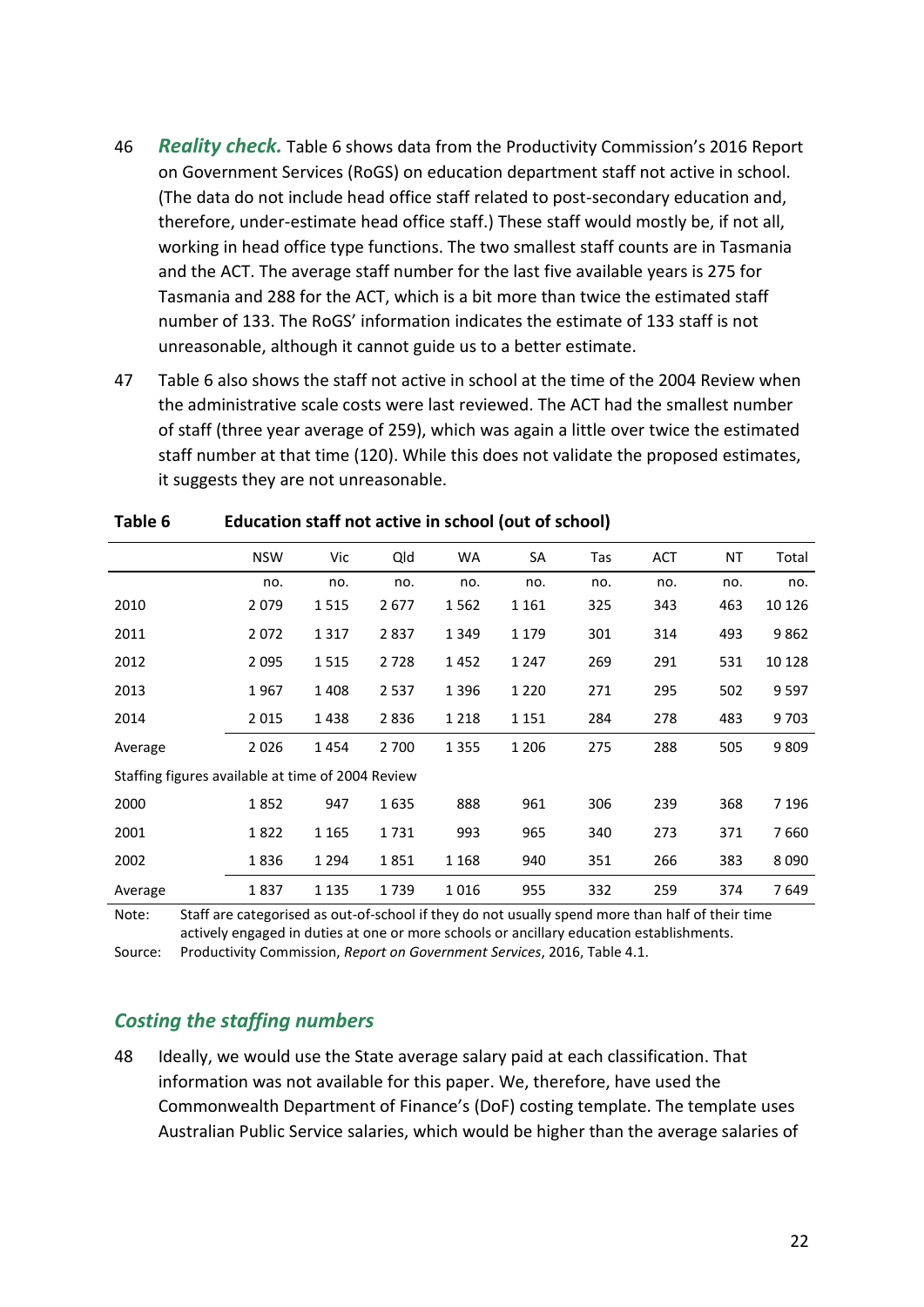the State governments. The template includes superannuation and long services costs. <sup>4</sup> The detailed costing is at Attachment A.

- 49 Applying the template to the estimated 133 staff numbers results in staffing costs of \$18.5 million. We reduced that figure by 10% to remove the impact of the higher Australian Public Service salaries, resulting in estimated staffing costs of \$16.7 million.
- 50 The non-staffing costs were estimated to be 40% of total head office expenses. [Table](#page-24-1)  [7](#page-24-1) shows that, for out-of-school expenses, non-employee related expenses are about 40% of total expenses, although there are large variations between States. The non-employee related expenses proportion of 40% is consistent with that of the Commonwealth Department of Education and Training, which shows proportions of 39% and 37% in 2014-15 and 2013-14, respectively.<sup>5</sup>
- 51 Adding non-staffing costs, based on the 40% estimate, results in an administrative scale cost for the education department of \$27.8 million. Adding the \$1 million for the teacher registration board gives a total for the education function of \$28.8 million. This is about 10% higher than the administrative scale cost of \$26 million used in the 2016 Update.

|                                                                    | <b>NSW</b> | Vic  | Qld  | <b>WA</b> | SA      | Tas | <b>ACT</b> | ΝT  | Total   |
|--------------------------------------------------------------------|------------|------|------|-----------|---------|-----|------------|-----|---------|
| Employee related expenses<br>(\$m)                                 | 264        | 111  | 275  | 148       | 138     | 23  | 20         | 34  | 1014    |
| Total expenses (\$m)                                               | 322        | 266  | 578  | 206       | 210     | 31  | 39         | 59  | 1712    |
| Staffing numbers (FTE)                                             | 2015       | 1438 | 2836 | 1 2 1 8   | 1 1 5 1 | 284 | 278        | 483 | 9 7 0 3 |
| Total expenses per staff<br>(5'000)                                | 160        | 185  | 204  | 169       | 182     | 109 | 142        | 123 | 176     |
| Ratio of non-employee<br>related expenses to total<br>expenses (%) | 15         | 57   | 52   | 27        | 33      | 26  | 47         | 42  | 40      |

#### <span id="page-24-1"></span>**Table 7 Out of school staff numbers and expenses, government schools**

Note: Employee related expenses represent all salaries, wages, allowances and related on costs paid to out-of-school staff.

Financial data relate to the 2013-14 financial year and staffing data to the 2014 calendar year. Source: Productivity Commission, *Report on Government Services*, 2016, Tables 4A.1 and 4A.10.

## <span id="page-24-0"></span>**Top-down approach**

 $\overline{a}$ 

52 The Productivity Commission's Report on Government Services has information on out of school staffing and expenses. [Table 6](#page-23-0) above shows Tasmania and the ACT have the smallest head office staff numbers (average of 275 and 288, respectively). This

<sup>4</sup> In addition to salaries, the template includes superannuation (15.4%) and, long service leave (2.3%).

<sup>5</sup> https://docs.education.gov.au/node/38471.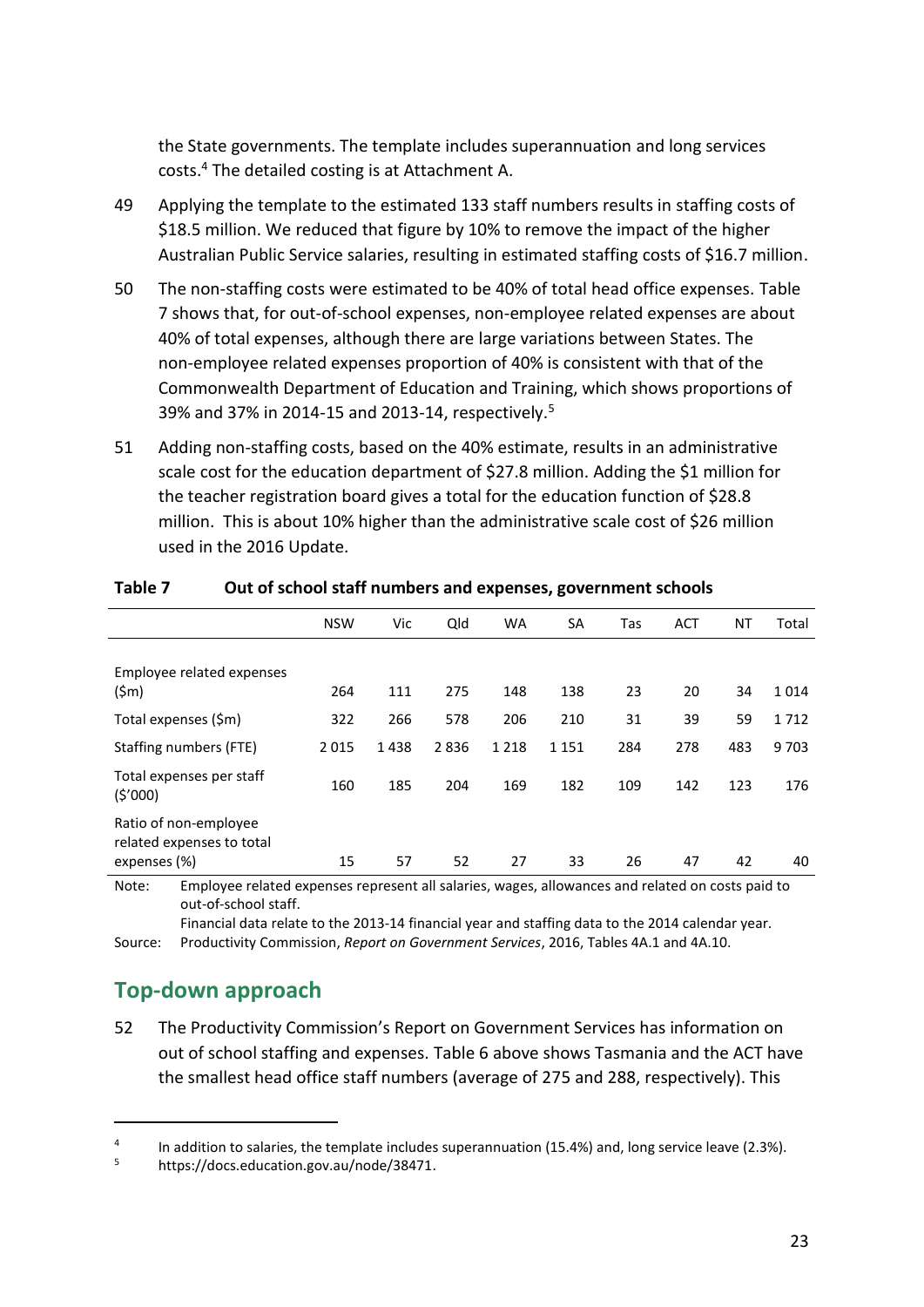gives an indication of the ceiling for administrative scale cost estimates. The staffing estimate of 133 is a little less than half those figures.

- 53 In terms of expenses, our initial estimate of administrative scale costs appears to be at the high end of the spectrum compared with Tasmania's out of school expenses of \$31 million in 2013-14[. Table 7](#page-24-1) shows Tasmania has low expenses per staff and low non-employee related expenses. This could indicate lower wages in Tasmania and lower cost of capital (property expenses). There may be an issue with the quality of the data.
- 54 Compared with out of school expenses for the ACT (\$39 million) and the Northern Territory (\$59 million), the administrative scale cost estimate appears more reasonable.

# <span id="page-25-0"></span>**Conclusions**

55 The preliminary staff estimates yield similar results to those of the indexed 1999 and 2004 Reviews. This may mean the way States deliver head office type services has not changed significantly, or that changes, such as the apparently greater prominence now given to infrastructure planning and ICT, have been offset by other changes.

# <span id="page-25-1"></span>**Information and comments sought from States**

We seek State comments on the approaches used to derive the scale costs estimates (bottom up and top down).

More specifically, we seek comments on Commission staff's attempt at determining:

- the national average machinery of government for the education function, covering departments and main agencies/authorities/boards (number and type)
- the typical head office functions
- the stylised average structure and minimum staff required

To refine the estimates of scale costs, we need data on staffing numbers by classification and function for State education department head offices and salaries by classification.

We also need head office expenses split between salary and non-salary costs.

Can States, especially the smaller ones, provide this information?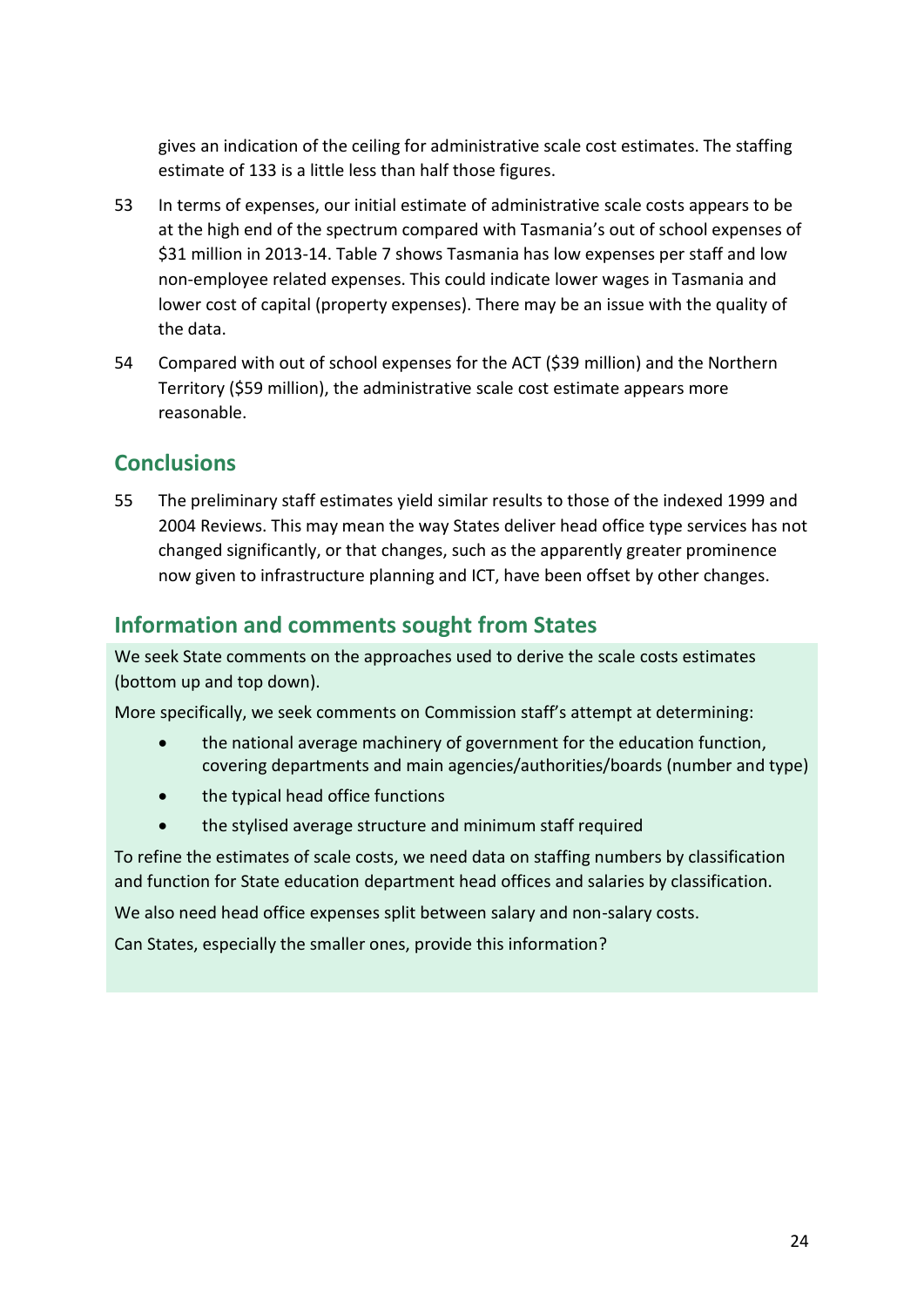# <span id="page-26-0"></span>**HEALTH**

 $\overline{a}$ 

### *Average machinery of government for health*

- 56 [Table 2](#page-8-0) above shows all States provide head office functions for health services through one main department. States also have a number of other organisations in their health portfolios. Some of them are common across States.
	- Health profession registration agencies exist in every State. They come under the umbrella of the Australian Health Practitioner Regulation Agency (AHPRA). 6 While these organisations are regulated by the Commonwealth and the States, they are self-funded.
	- Complaints about health practitioners are usually managed by registration agencies, except in:
		- New South Wales, where this is undertaken by the Health Professional Councils Authority and the Health Care Complaints Commission
		- Queensland, where this may be undertaken by the Queensland Health Ombudsman and funded by AHPRA.
	- Complaints about health services more generally are investigated by separate organisations. The status of those organisations differs between States. For example, in New South Wales, this function is performed by the Health Care Complaints Commission, which is an independent body with a budget of over \$12 million.<sup>7</sup> In the ACT, the service is provided as part of the ACT Human Rights Commission, which has a total budget of about \$3.5 million.<sup>8</sup> The Northern Territory's Health and Community Services Complaints Commission is an independent statutory body with a staff of 6.5 FTE, which receives corporate services support from the Northern Territory Department of Attorney-General and Justice.<sup>9</sup>
	- Many States have separate health-related organisations to deal with mental health issues.
- 57 States have other agencies but they are mainly in New South Wales and Victoria. While the functions performed by these agencies may exist in all States, they do not appear to be provided by separate agencies. They may be provided by the main department. The diversity of arrangements is illustrated by the ambulance services. In New South Wales and Victoria, there are separate ambulance services agencies. In

 $6$  AHPRA's operations are governed by the Health Practitioner Regulation National Law and are in force in each State. It regulates 14 health professions: Aboriginal and Torres Strait Islander Health Practice, Chinese Medicine, Chiropractic, Dental, Medical, Medical Radiation, Nursing and Midwifery, Occupational Therapy, Optometry, Osteopathy, Pharmacy, Physiotherapy, Podiatry and Psychology.

<sup>&</sup>lt;sup>7</sup> http://www.treasury.nsw.gov.au/ data/assets/pdf file/0019/128125/Budget Paper 3 -\_Budget\_Estimates.pdf.

<sup>8</sup> <sup>8</sup> http://hrc.act.gov.au/wp-content/uploads/2015/04/HRC-AR-2015-09-30-Final.pdf.<br><sup>9</sup> http://www.bcscc.nt.gov.au/wn-content/uploads/2010/04/HCSCC-ANNUAL-REPOR

<sup>9</sup> http://www.hcscc.nt.gov.au/wp-content/uploads/2010/04/HCSCC-ANNUAL-REPORT-2014-15-web.pdf.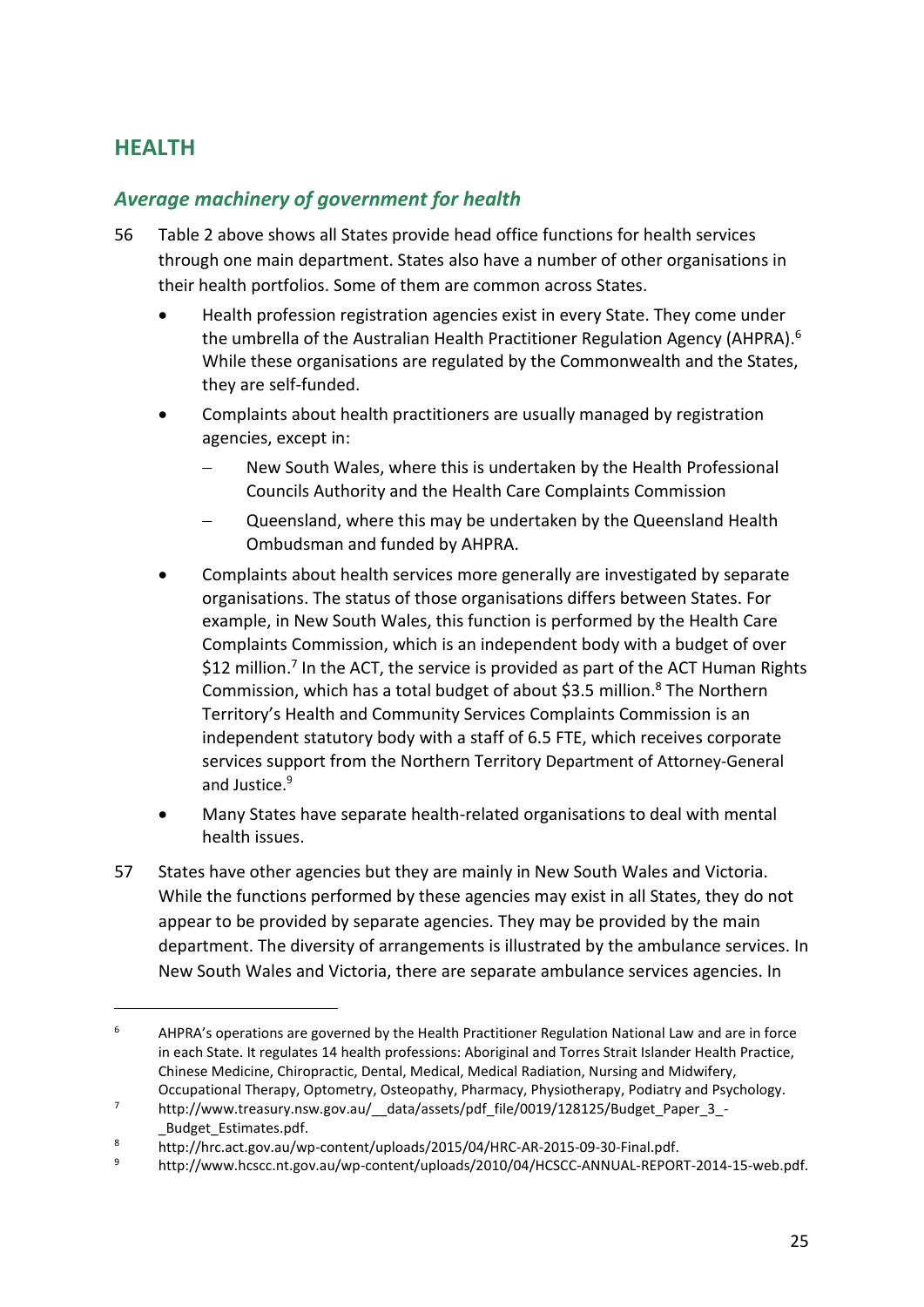the ACT, the Justice and Community Safety directorate is responsible for ambulance services. In Western Australia and the Northern Territory, ambulance services are contracted to St John's Ambulance. In the other three States, ambulance services are a function of the health department.

- 58 *Conclusions.* From the above discussion, staff conclude the average machinery of government for the health function is one department of health.
- 59 Health practitioners' registration and complaint management is mostly handled by self-funded organisations, which have little impact on State budgets.
- 60 Investigations of complaints are, in the smaller States, provided either as part of larger institutions (the Human Rights Commission in the ACT) or very small organisations supported by a larger department as in the Northern Territory.

### *Average structure of health departments*

- 61 [Table 8](#page-28-0) shows the high-level corporate structure of each State's department of health.
- 62 We have used the same approach as that used for education to derive a stylised structure for the health department.
- 63 All departments have a chief executive or secretary. In addition, most States have an office of the secretary.
- 64 At the division level, the information in [Table 8](#page-28-0) indicates most States have strategy and planning, public health and corporate services divisions. Most States have a health procurement functional area. However, in the smaller States it is combined with corporate services.
- 65 Victoria and Tasmania combine human services and health services in one department. We will consider scale costs for the human services functions separately.
- 66 We are, therefore, proposing three divisions in the stylised health departments:
	- public health
	- **•** strategy and planning
	- corporate services/health procurement.
- 67 At the level below the division, identifying common functions is more complicated because of the increased number of functions. Using detailed organisational structure and other relevant information from annual reports, staff derived a structure containing 17 branches. This is shown in [Figure 4.](#page-29-0)
- 68 While the number of divisions is the same as education, the greater number of functions provided by the health departments leads to more branches (17 against 13).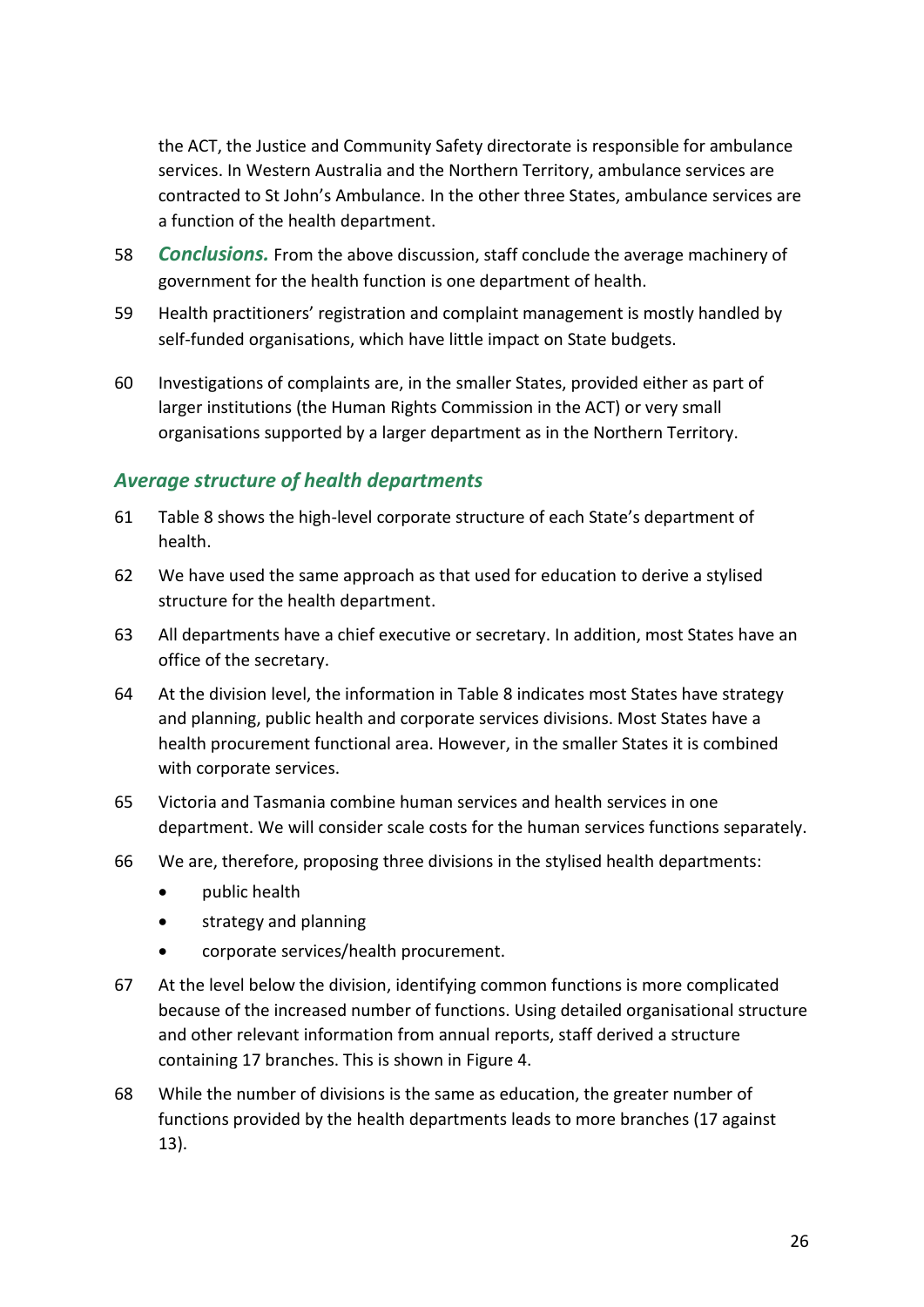| <b>NSW</b>           | Vic                       | Qld                        | <b>WA</b>                         | SA                        | Tas                           | <b>ACT</b>              | <b>NT</b>                       |
|----------------------|---------------------------|----------------------------|-----------------------------------|---------------------------|-------------------------------|-------------------------|---------------------------------|
| Office of the        | Office of the Secretary   | Office of the              | Office of the                     |                           | Office of the                 | Office of the           | <b>Executive Services</b>       |
| Secretary            |                           | <b>Director-General</b>    | <b>Director General</b>           |                           | Secretary                     | Secretary               |                                 |
| Strategy and         | Portfolio Strategy &      | Strategy, Policy           | Innovation &                      | Transforming              | Ambulance                     | <b>ACT Health</b>       | Strategy &                      |
| <b>Resources</b>     | Reform                    | and Planning               | <b>Health System</b>              | Health                    | Tasmania                      | System                  | Reform                          |
|                      |                           |                            | Reform                            |                           |                               | <b>Innovation Group</b> |                                 |
| Population and       | <b>Regulation, Health</b> | Prevention                 | <b>Public Health and</b>          |                           | <b>Public Health</b>          | Population              |                                 |
| <b>Public Health</b> | Protection and            |                            | <b>Clinical Services</b>          |                           | <b>Services</b>               | Health/Chief            |                                 |
|                      | Emergency                 |                            |                                   |                           |                               | <b>Health Officer</b>   |                                 |
|                      | Management                |                            |                                   |                           |                               |                         |                                 |
| Governance,          | <b>Corporate Services</b> | <b>Corporate Services</b>  | Office of the Chief               | Finance and               | Corporate, Policy             | Strategy and            | <b>Funding</b>                  |
| Workforce and        |                           |                            | <b>Medical Officer</b>            | <b>Corporate Services</b> | and Regulatory                | Corporate               | Performance &                   |
| Corporate            |                           |                            |                                   |                           | <b>Services</b>               |                         | Corporate                       |
| Finance              | People, Capability &      | <b>Clinical Excellence</b> | Office of the                     | System<br>Performance and | Planning,                     | <b>Health Planning</b>  | Major Strategic<br>Priorities & |
|                      | Oversight                 |                            | <b>Deputy Director</b><br>General | Service Delivery          | Purchasing and<br>Performance | and<br>Infrastructure   | Infrastructure                  |
| System               | Sport & Recreation,       | Healthcare                 | Office of the Chief               |                           | Children and                  |                         | Office of                       |
| Purchasing and       | Infrastructure, Intern'l  | Purchasing and             | Procurement                       |                           | Youth Services                |                         | Aboriginal Health               |
| Performance          | Engagement, and           | System                     | <b>Officer</b>                    |                           |                               |                         | Policy &                        |
|                      | Housing                   | Performance                |                                   |                           |                               |                         | Engagement                      |
|                      | Comm'ty Partic'n,         | <b>Internal Audit</b>      | Resourcing and                    |                           | Housing,                      |                         | Professional                    |
|                      | Sport & Rec'n, Health     | Office                     | Performance                       |                           | Disability and                |                         | Leadership &                    |
|                      | & Wellbeing               |                            |                                   |                           | Community                     |                         | Clinical                        |
|                      |                           |                            |                                   |                           | Services                      |                         | Governance                      |
|                      | Operations                | Queensland                 | <b>Office of Mental</b>           |                           |                               |                         | <b>National Critical</b>        |
|                      |                           | Ambulance Service          | Health                            |                           |                               |                         | Care & Trauma                   |
|                      |                           |                            |                                   |                           |                               |                         | <b>Response Centre</b>          |
|                      | <b>Community Services</b> | <b>Health Support</b>      | Office of the Chief               |                           |                               |                         | Top End Health                  |
|                      | Programs & Design         | Queensland                 | Psychiatrist                      |                           |                               |                         | Services Board                  |
|                      | <b>Health Service</b>     |                            | Patient Safety and                |                           |                               |                         | Central Australia               |
|                      | Performance &             |                            | <b>Clinical Quality</b>           |                           |                               |                         | <b>Health Services</b>          |
|                      | Programs                  |                            |                                   |                           |                               |                         | (CAHS) Board                    |

#### **Table 8 Corporate structure of State Health departments**

<span id="page-28-0"></span>Source: Various State government websites.

27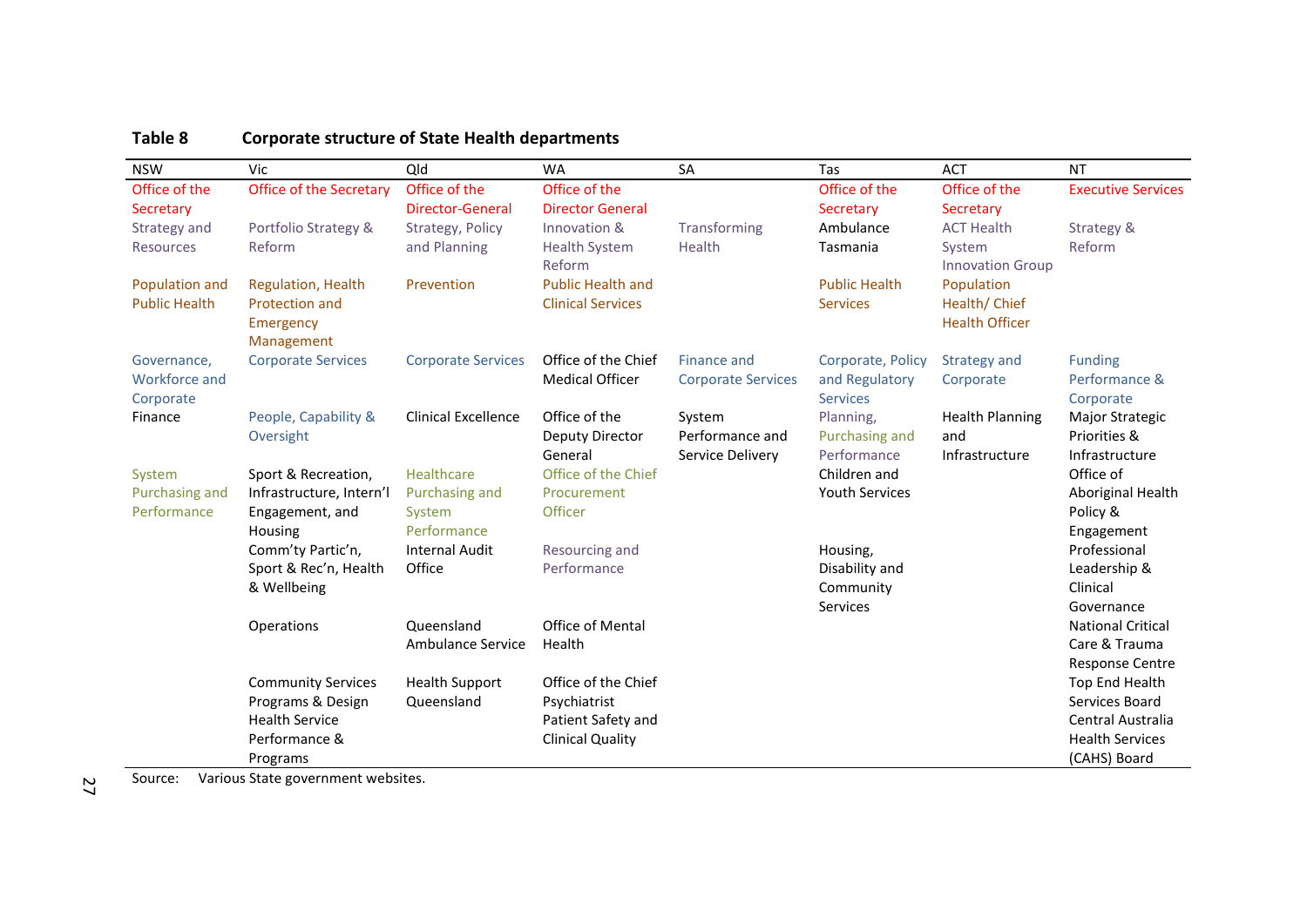<span id="page-29-0"></span>

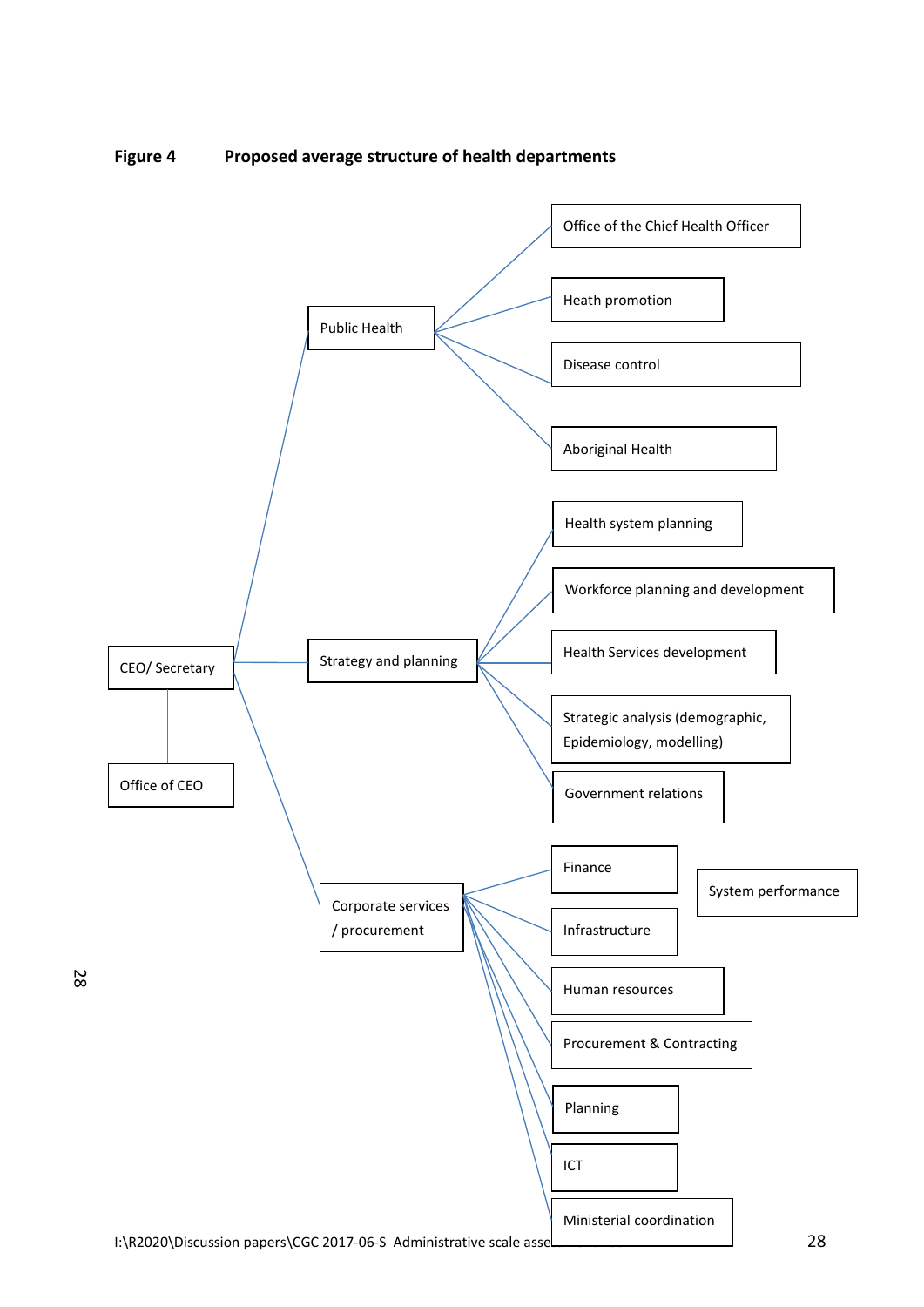## *Staffing number*

 $\overline{a}$ 

- 69 The next step in estimating administrative scale costs is to allocate staff levels and numbers to the health department organisational structure shown in [Figure 4.](#page-29-0) We used the same levels as those used for the education function. The staffing number has been derived as follows:
	- Secretary *plus* head of office (mid-level manager) *plus* personal assistant (junior  $officer) - (3 staff)$
	- three division heads *plus* three personal assistant (junior officers) (6 staff)
	- 17 branch heads *plus* 8 personal assistants (junior officers). This is about one personal assistant for two branch heads (25 staff)
	- we have assumed each branch head has two immediate subordinates and that they are managers. We have allocated three staff to each manager (136 staff).
- 70 In total, we estimate the administrative scale affected services for the health function to have 170 staff.
- 71 *Reality check.* Unlike education, there is no nationwide data collection on health department head office expenses and staffing. The 2014-15 annual report of the Northern Territory Department of Health states that, as of June 2015, 1 184 FTE staff worked in the department and 5 139 FTE worked in the health services.<sup>10</sup>
- 72 [Table 9](#page-31-0) shows the ACT Health staffing numbers by functional areas in 2014-15. There were 983 head office-type FTE staff. Of these, two thirds work in the strategy and corporate areas.
- 73 The head office-type staff numbers in the ACT and the Northern Territory are significantly greater than the estimated staff number of 170.
- 74 Similar information was not available for Tasmania.

<sup>10</sup> [http://digitallibrary.health.nt.gov.au/prodjspui/bitstream/10137/639/4/DoH%20Annual%](http://digitallibrary.health.nt.gov.au/prodjspui/bitstream/10137/639/4/DoH%20Annual%25) 20Report%202014-15.pdf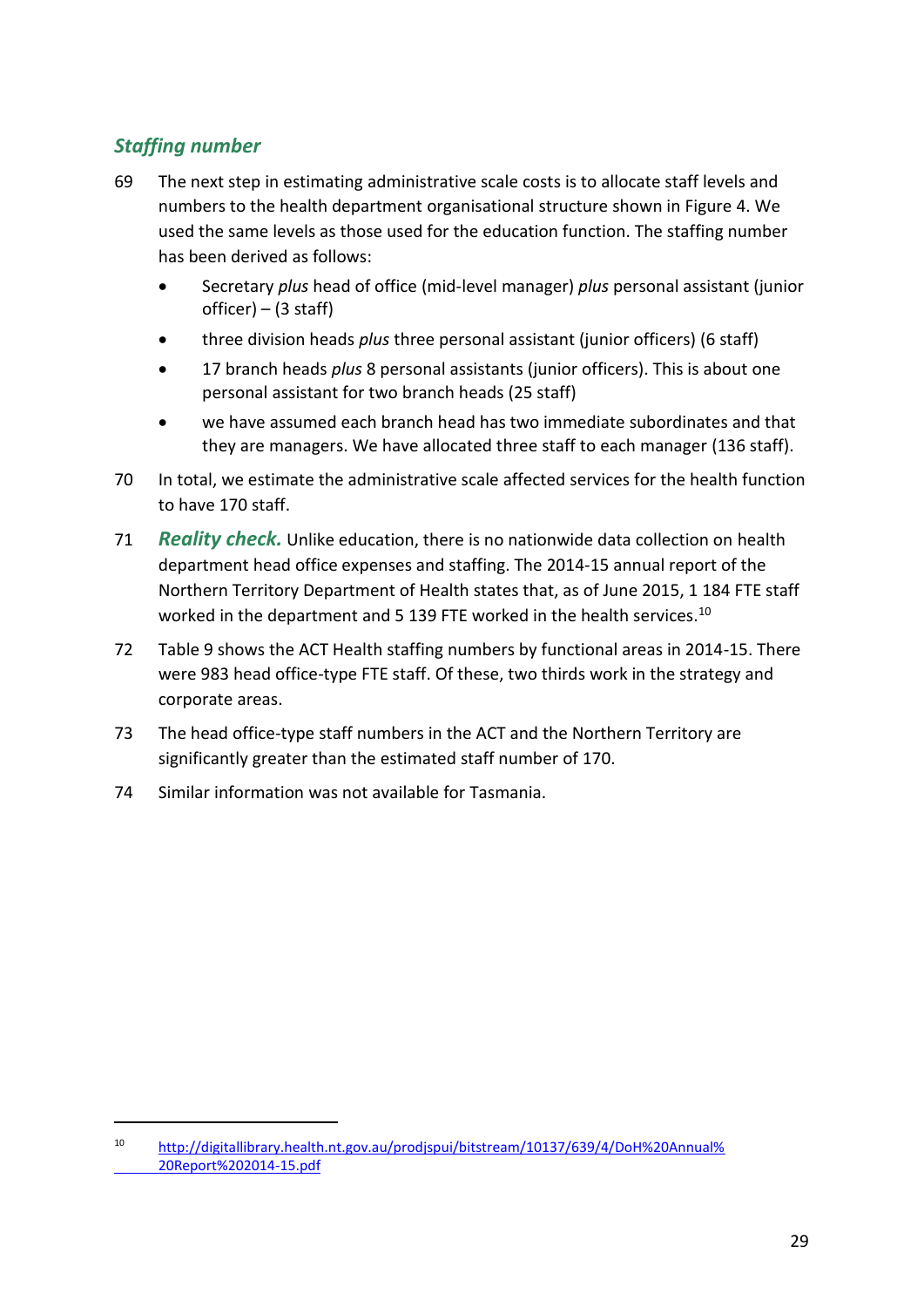#### <span id="page-31-0"></span>**Table 9 ACT Health staffing**

| Division/branch                                      | FTE staff   |
|------------------------------------------------------|-------------|
|                                                      | No.         |
| Health infrastructure and planning                   | 47.7        |
| Office of the Director-General                       | 101.2       |
| Population health                                    | 158.9       |
| Special purpose account                              | 16.1        |
| Strategy and corporate                               | 659.1       |
| Subtotal (head office type staff)                    | 983.0       |
| Canberra Hospital and health services                | 5 2 1 2 . 5 |
| Total                                                | 6 195.4     |
| the contract of the contract of the contract of<br>. |             |

Source: ACT Health, annual report 2014-15.

## *Costing the staffing numbers*

- 75 We have estimated the administrative scale cost for the health function at \$39.2 million, using the same approach for education. The costing details, based on DoF's costing template, are in Attachment B. Reducing salaries by 10% would result in an administrative scale cost of \$35.2 million. This estimate is 60% higher than the current administrative scale cost of \$22 million.
- 76 The costing is based on a 60/40 split of employee/non-employee expenses, as per the education function. The consolidated operating statement of the Commonwealth Department of Health and the Therapeutic Goods Administration shows employee related expenses were 55% and 58 % of total expenses in 2014-15 and 2013-14, respectively.

### *Conclusions*

- 77 While the preliminary staff estimate of \$35.2 million is higher than those based on the 1999 and 2004 Reviews, this is not unexpected because the current administrative scale costs were not derived using the same method. They were derived by applying the administrative scale costs proportions of the education and police function expenses to the total health expenses. Using that method (based on the education function proportion), the health function administrative scale costs would be \$26.0 million.
- 78 We consider the approach to estimating health costs used in this paper is better as it involves direct consideration of the functions of health departments and the organisational structures used to provide them. However, the resulting preliminary estimates of scale costs could be improved with State input.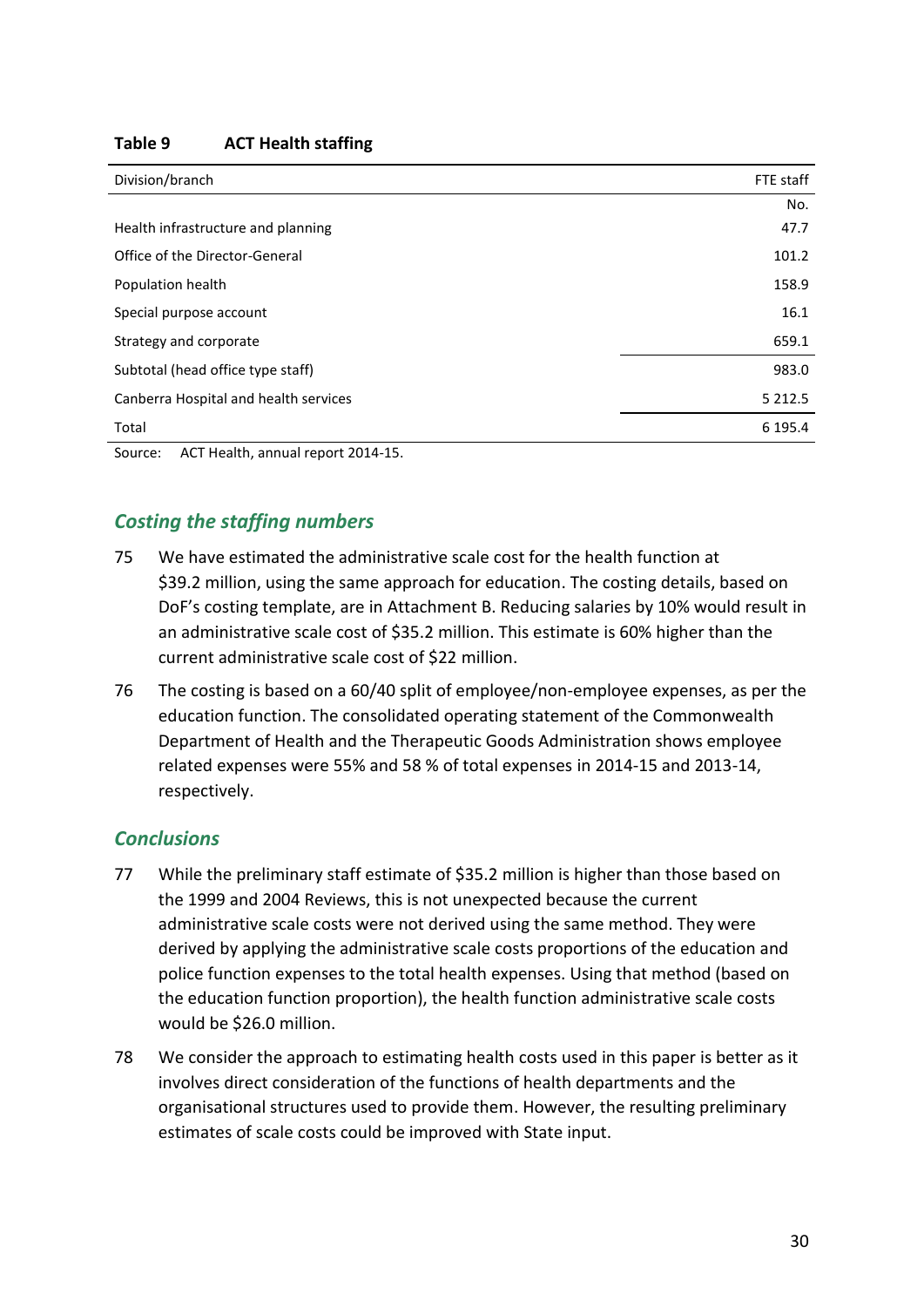# <span id="page-32-0"></span>**Information and comments sought from States**

We seek comments on the Commission staff's attempt at determining:

- the national average machinery of government for the health function, covering departments and main agencies/authorities/boards (number and type)
- the typical head office functions
- the average structure and minimum staff required

To refine the estimates of scale costs, we need data on staffing numbers by classification and function for State health department head offices and salaries by classification.

We would also need head office expenses split between salary and non-salary costs.

Can States, especially the smaller ones, provide this information?

## <span id="page-32-1"></span>**NEXT STEPS**

- 79 Once State comments have been received in late July, staff will consider how to proceed.
	- A different approach to re-estimating the administrative scale costs could be adopted.
	- If the proposed approach is supported:
		- data from States would be sought to help us review the initial estimates for the Education and Health functions
		- if State data are unavailable, the initial estimates might stand for the Education and Health functions.
	- Commission staff will proceed to produce estimates for each assessment function using the best approach possible.
	- States will be consulted on the estimates for each function
	- Commission staff will prepare a paper for the Commission recommending revised administrative scale costs and reporting State views on those estimates.
- 80 This work must be completed by December 2018.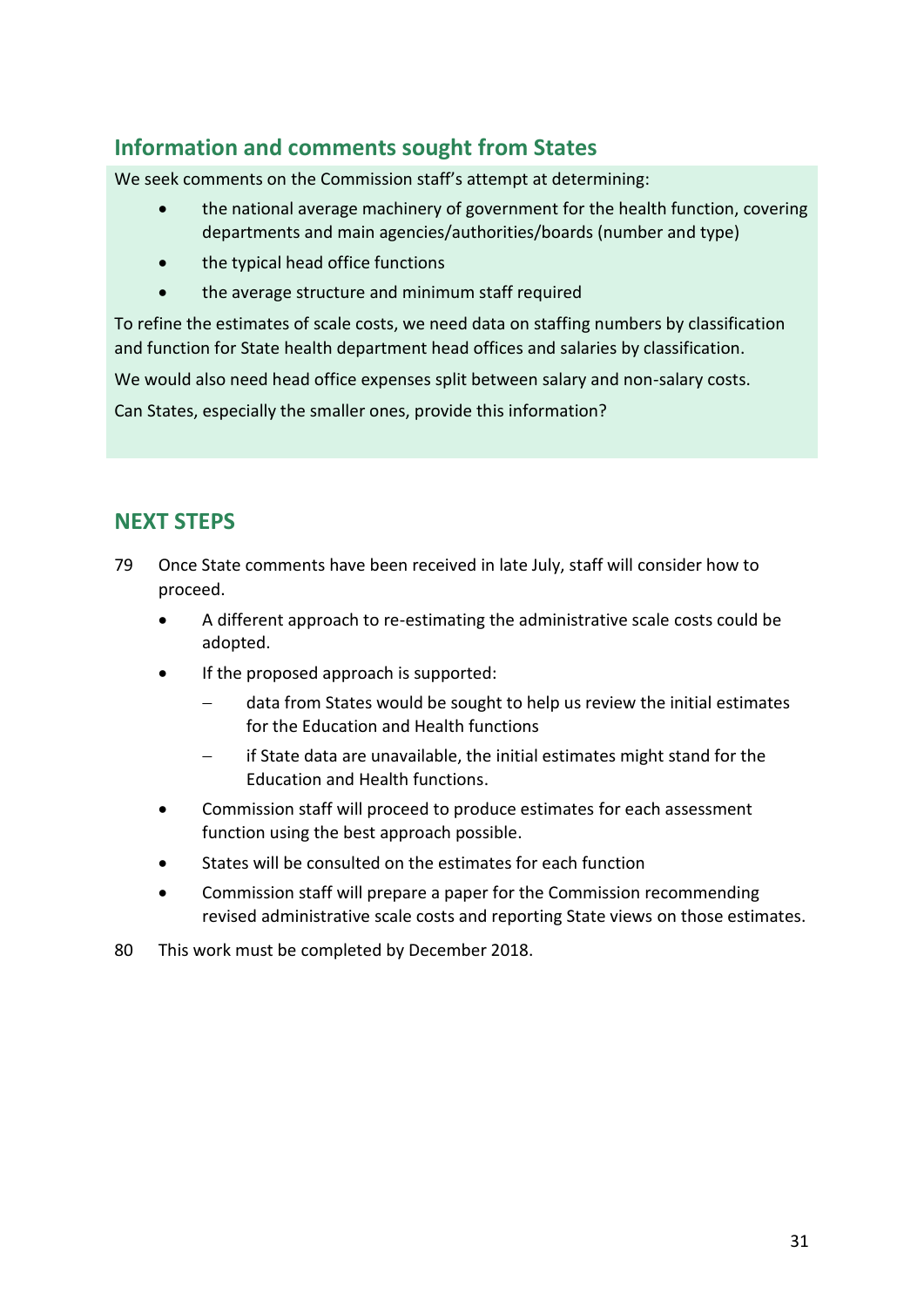# **ATTACHMENT A - EDUCATION FUNCTION COSTING**

1 [Table A-1](#page-33-0) shows the costing of the stylised minimum education structure based on the Department of Finance template.

|                                | Rate/FTE  | <b>Staffing numbers</b> | Expenses |
|--------------------------------|-----------|-------------------------|----------|
|                                |           | no.                     | \$′000   |
| <b>Base Salary</b>             |           |                         |          |
| Graduate                       | \$65 622  |                         |          |
| APS <sub>1</sub>               | \$50 364  |                         |          |
| APS <sub>2</sub>               | \$57 175  |                         |          |
| APS 3 (Personal assistant)     | \$64 850  | 10                      | 649      |
| APS 4 (Personal assistant)     | \$71852   | 1                       | 72       |
| APS 5 (Junior officer)         | \$78 046  | 26                      | 2 0 2 9  |
| APS 6 (Junior officer)         | \$92 583  | 26                      | 2 4 0 7  |
| EL 1 (Senior officer))         | \$112 901 | 26                      | 2 9 3 5  |
| EL 2 (Manager)                 | \$142 789 | 27                      | 3855     |
| SES 1(Branch head)             | \$199 764 | 13                      | 2 5 9 7  |
| SES 2 (Division head)          | \$256 798 | 3                       | 770      |
| SES 3 (Secretary)              | \$340 298 | 1                       | 340      |
| <b>Total</b>                   |           | 133                     | 15 655   |
| Superannuation                 | 15.40%    |                         | 2 4 1 1  |
| Long service leave             | 2.60%     |                         | 407      |
| <b>Total employee expenses</b> |           |                         | 18 473   |

### <span id="page-33-0"></span>**Table A-1 Education function costing, 2016-17 dollars**

Source: Staff estimates based on the Department of Finance costing template.